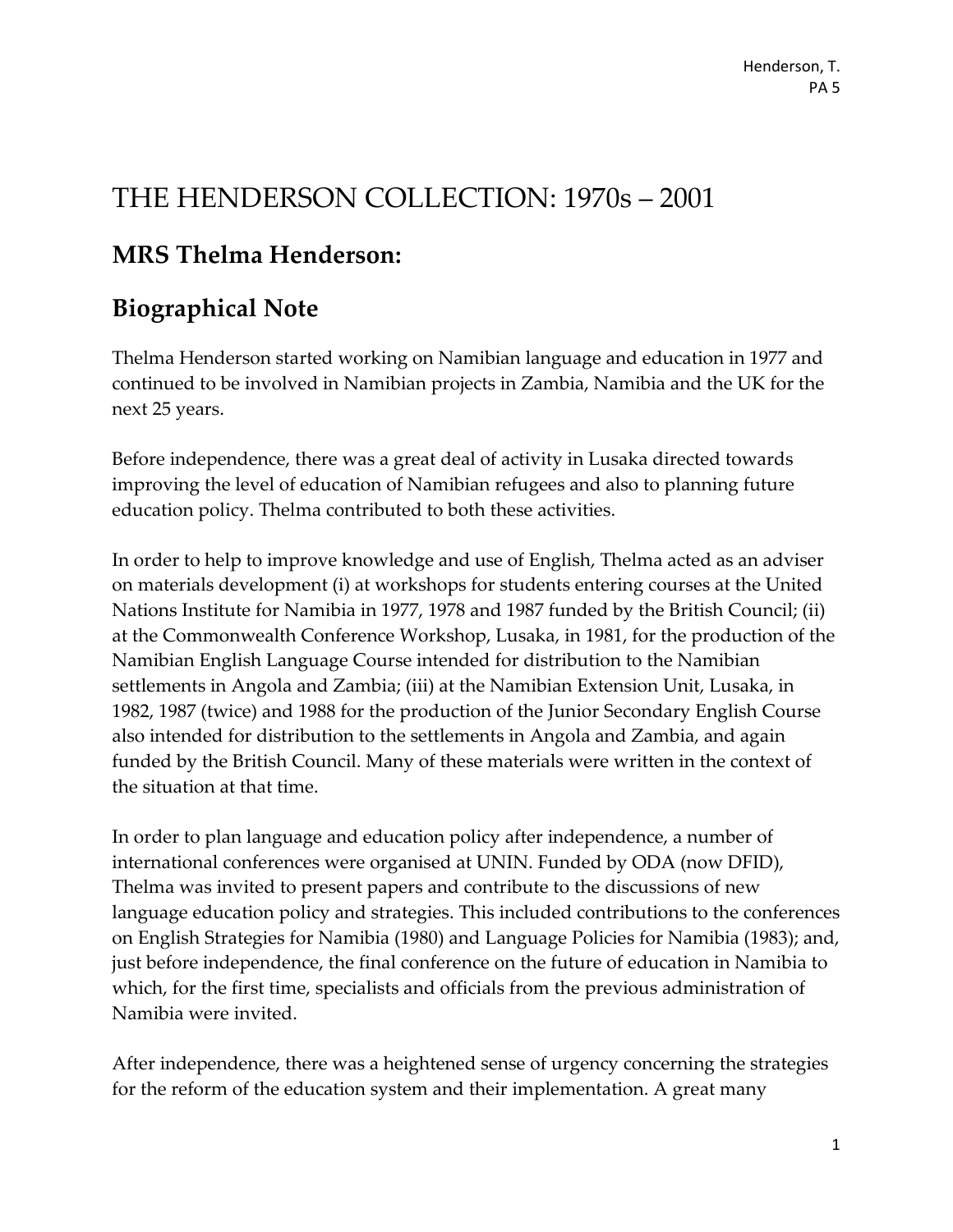consultancy reports were written about the existing education system and the changes that would be needed to bring it into line with the new government's mission. Thelma was invited to write several of these reports for the Ministry of Education: Introducing English within the Formal System of Education (1990); Introducing English within the Adult and Non-Formal Sector of Education (1991); English at Tertiary Level (1994); English Language Teacher Education in Namibia: Current State and Future Needs (1994). In order to write these reports, it was important to take account of the emerging new education system and the ways in which a new second language might fit within it. The documents reflect the wider context of education reform Parallel to these activities in Africa, Thelma was also Joint Director of what is now called the Centre for Applied Linguistics at the University of Warwick. Warwick was always very proud of its Namibian connections and of the fact that Namibians were trained there in subjects such as law, economics and education.

Due to work on the language and education policy, a number of groups of Namibians students were received at Warwick who attended teacher education and postgraduate courses; and established a link with the new Language Centre at the University of Namibia.

The groups of education students started coming to Warwick before independence, the first being a group from UNIN who took part in a split B. Ed programme which had been specially designed for them. It was followed, after independence by other groups who came to study for the Diploma in English Language Teaching and, later, for the MA in English Language Teaching. A number of teachers, lecturers and education officers, in Namibia now, will remember their experience in the UK.

When the Language Centre was set up at UNAM, a link was established with Warwick. It involved the provision of advice and support for the Director and the staff. Staff from UNAM visited Warwick and vice versa over a period of time. It was hoped that those initial contacts would prove useful in setting up and sustaining the work of the UNAM Centre.

When Thelma finally retired in 2001, she still had a large collection of documents about Namibia which had been assembled over the previous 25 years. She always felt they belonged in Namibia as a basis for research for younger generations. These are the set of documents which make this collection.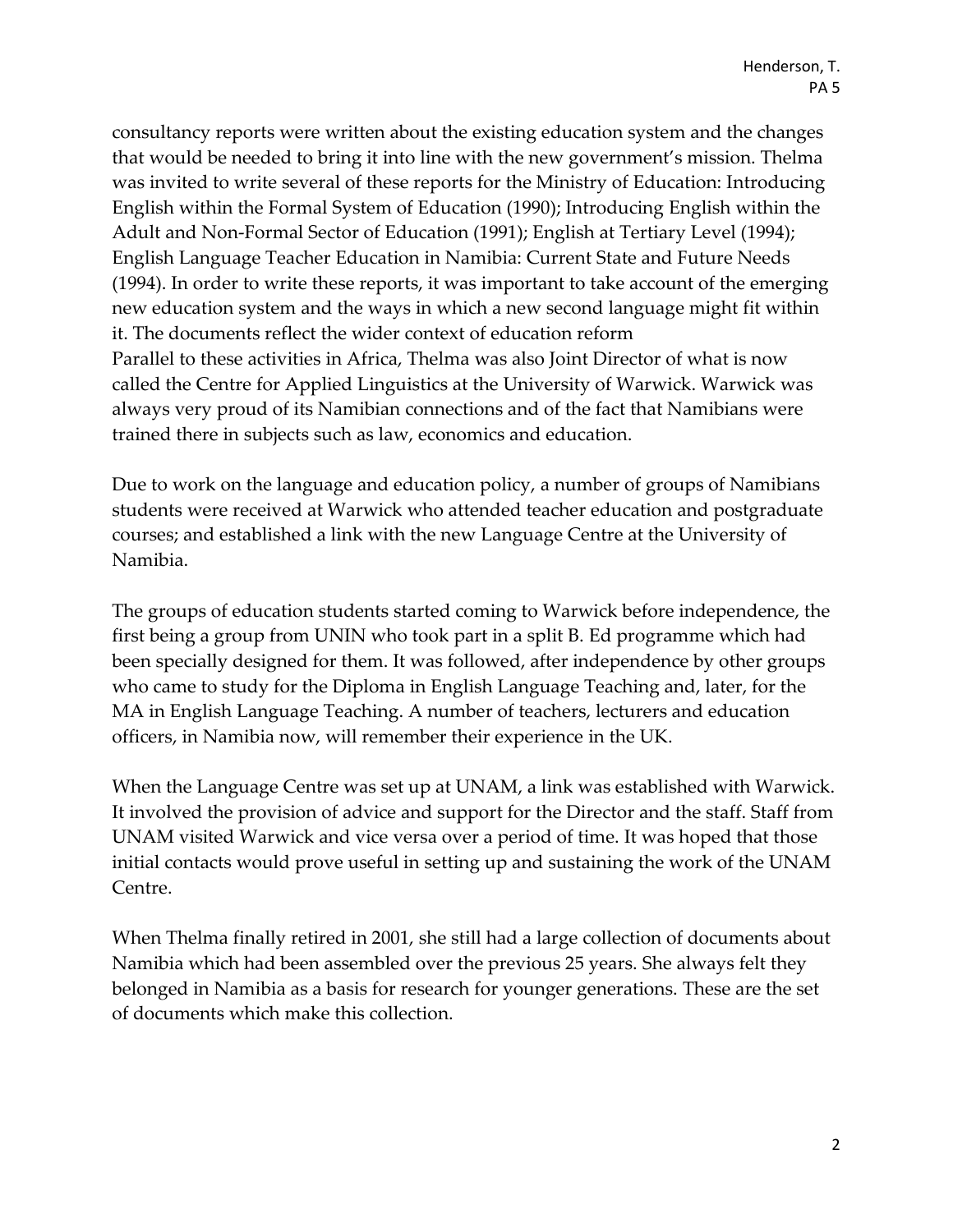#### **THE COLLECTION**

#### **Summary**

The Thelma Henderson collection of some 3-400 items covers the influential period of educational development from 1974 to 2001. It includes documents on colonial education, education in South West Africa, Namibia's education problems, education and language plans for an independent Namibia. It also covers the history of the country including the fight for freedom. The liberation struggle as well as SWAPO's literacy campaign efforts are some of the topics found in the collection. Issues of manpower development, adult learning, role of language in development and transition needs and requirements for Namibia are included. Furthermore, the documents also refer to issues of language policy for the country and the consideration of using English as a medium of communication as well as an examination of English proficiency in Namibia. Other notable areas covered by the collection include the work of the United Nations and the UNIN on Namibian education and general development; mobilization of resources; English curriculum and syllabus; research reports on education matters; wages and salaries for the education profession; English teacher training and seminars on education in Namibia. The collection also holds documents on plans to establish an institution for higher learning in Namibia which resulted in the formation of UNAM.

#### **Arrangement of documents**

The collection has been re-arranged by the archivist having noted that there collection did not come with any formal and systematic arrangement scheme – this is common with personal collections. The archivist re-grouped items in the collection according to (i) subjects, (ii) records series (classes) in an attempt to group together items that would make sense for them to be together, for easy access to researchers. This resulted in a total of 11 classes - articles, books, booklets, curriculum and syllabuses; newsletters; policy statements; posters, proposal, reports, seminars, and teaching & training materials [see Summary of Classes below].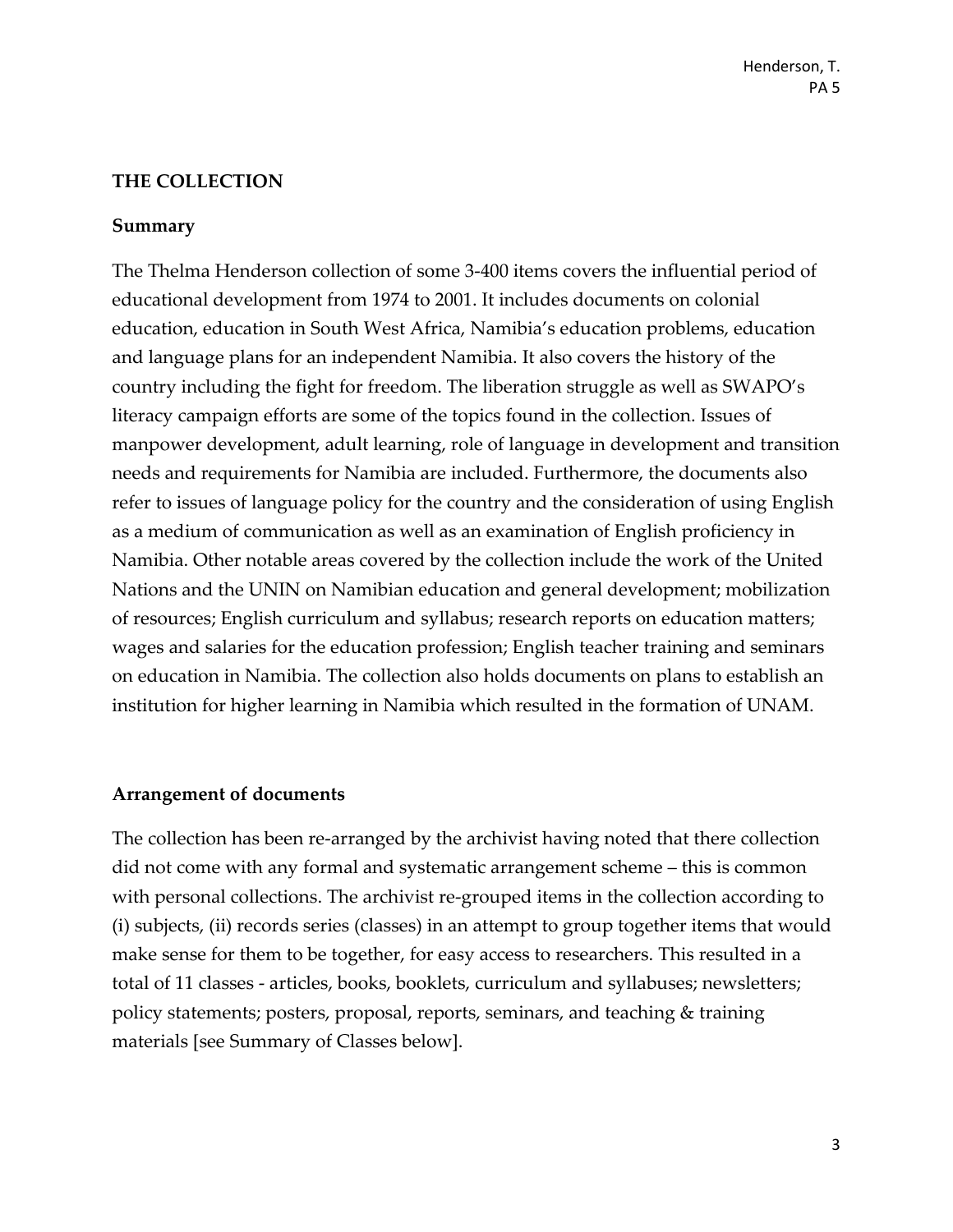#### **Archives Reference**

PA 5 (Private Archives 5) – this is the reference (prefix) to the whole Henderson collection. From there, each class of records has a sub-number, e.g. 1 –Articles; 2 – Books; 3 - Booklets Thus, to order the third file from the class 'Articles', one would order PA 5/ 1/3.

#### **The Papers**

The collection from UK was donated to UNAM on behalf of Thelma Henderson by Prof. Mawditt on 21 February 2013 at UNAM, Windhoek.

The Collection was processed by Violet Matangira in March 2013.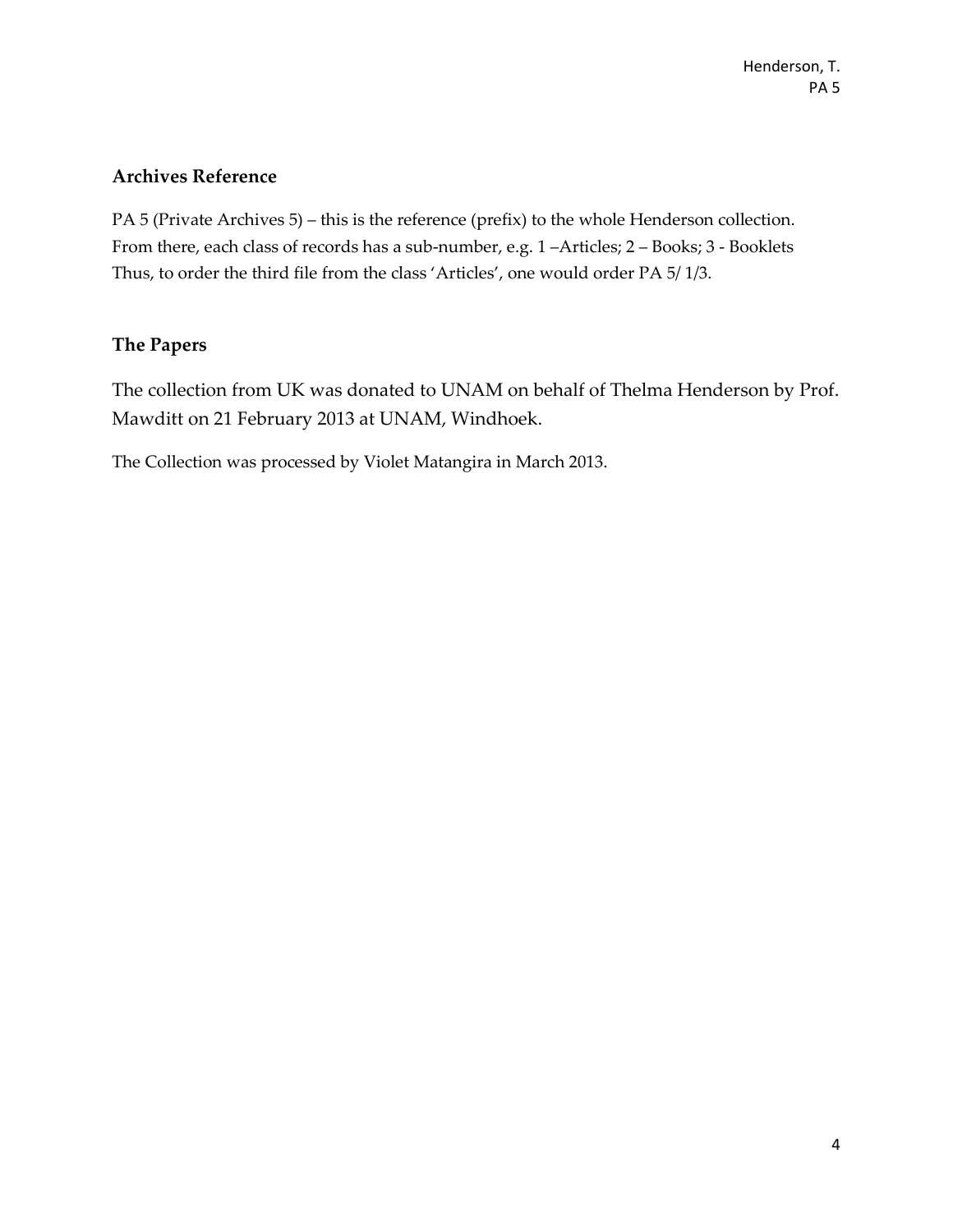# DESCRIPTION OF ARCHIVES

# SUMMARY OF CLASSES

- 1 Articles
- 2 Books
- 3 Booklets
- 4 Curricula & Syllabuses
- 5 Newsletters
- 6 Policy Statements
- 7 Posters
- 8 Proposals & Plans
- 9 Reports
- 10Seminars & Workshops
- 11Speeches
- 12Teaching & Training Materials
- 13Miscellaneous Papers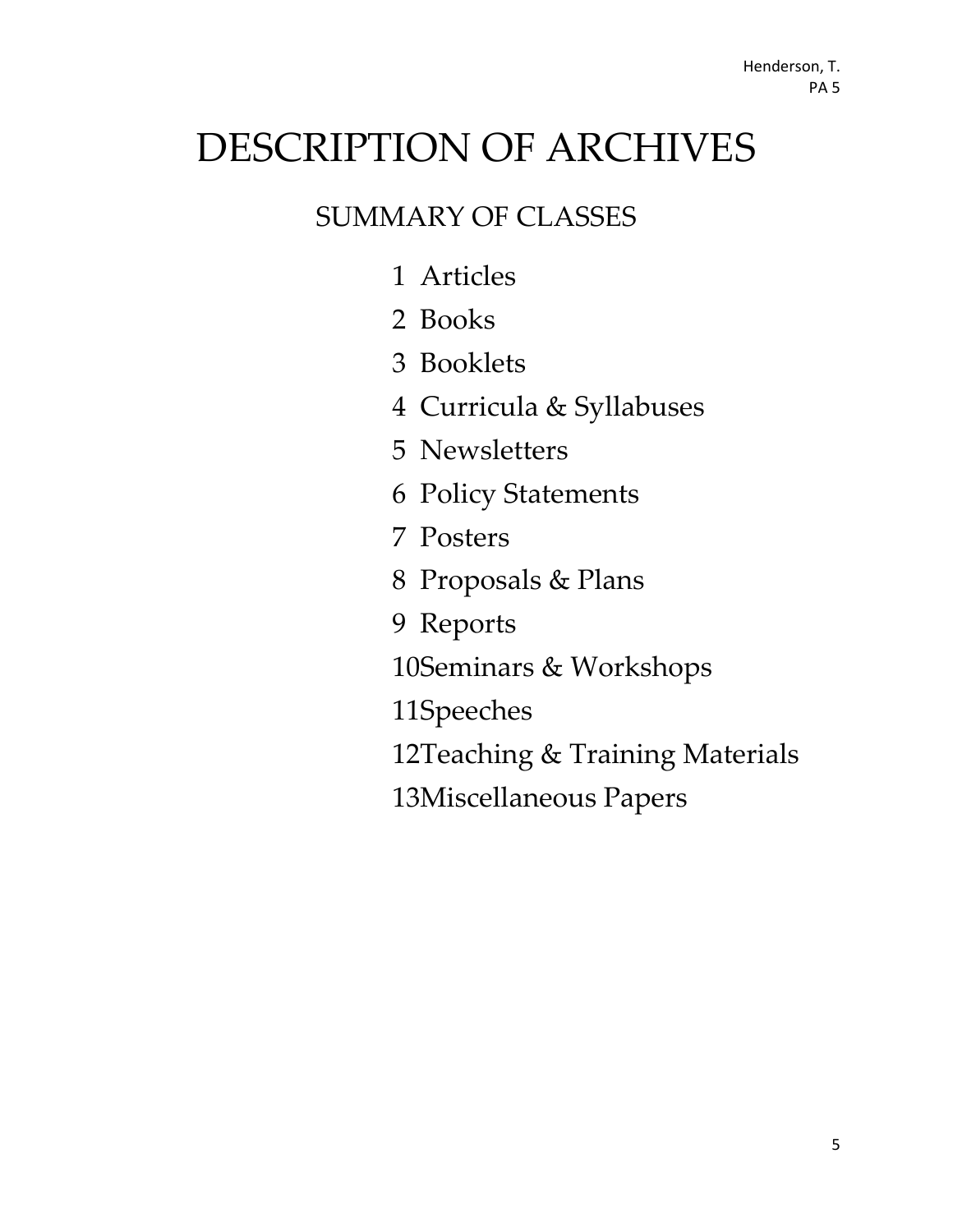# **DESCRIPTION OF ARCHIVES**

#### **PA 5**

#### **1 ARTICLES: 1970 - 2001**

- 1 Abdulaziz, M.H. *English in Language Planning and Use in Kenya,* a paper delivered at the seminar on English Strategies for Namibia, UNIN: 1980 May
- 2 Angula, Nahas, *'Language Policy Evolution and Implementation: choices and limitations'*, a paper delivered at the National Conference on the Implementation of the New Language Policy, Ongwediva Teacher Training College, Namibia: 1992 June
- 3 Angula, Nahas, *The Role of Language in Namibian Development,* a paper delivered at the Colloquium on Language in Aid Projects - towards the year 2000, Institute for English Language Education, Lancaster University: 1992 Sept.
- 4 Angula, Nahas, *Teacher Education and Nation Building,* a paper presented at the International Conference on Teacher Education in Namibia, United Nations Institute for Namibia, Lusaka, Zambia: 1989 Sept.
- 5 Angula, Nahas, *Our Schools Today: problems and prospects.* A paper delivered at the Rossing Foundation, Windhoek, Namibia: 1990 Feb.
- 6 Ansre, Gilbert, *Language Choice in a Development-Oriented Education in Africa,* a paper delivered at the seminar on English Strategies for Namibia, UNIN: 1980 May
- 7 Beresford, David, *The Liberation of the Language of Oppression,* Guardian: 1991 July
- 8 Bohitile, C.G. *The Non-Formal Education*, NFEU, Council of Churches in Namibia: 1990
- 9 Callewaert, Staf and Kallos, Daniel, *Teaching and Teacher Training in Namibia: Today and Tomorrow*, a paper presented at the International Conference on Teacher Education in Namibia, United Nations Institute for Namibia, Lusaka, Zambia: 1989 Sept
- 10 Chamberlain, Dick and Trewby, Richard, *Notes on Selected School and Institutions Visited by the Language Consultants*, Appendix 3, UNIN: 1989
- 11 Chamberlain, Richard G.D. *Institutional building & sustainability: The language Center of the University of Namibia*: 1977 July.
- 12 Craelius, Mats Hultin, *Vocational and Technical Education and Related Teacher Training in Namibia,* a paper presented at the International Conference on Teacher Education in Namibia, United Nations Institute for Namibia, Lusaka, Zambia: 1989 Sept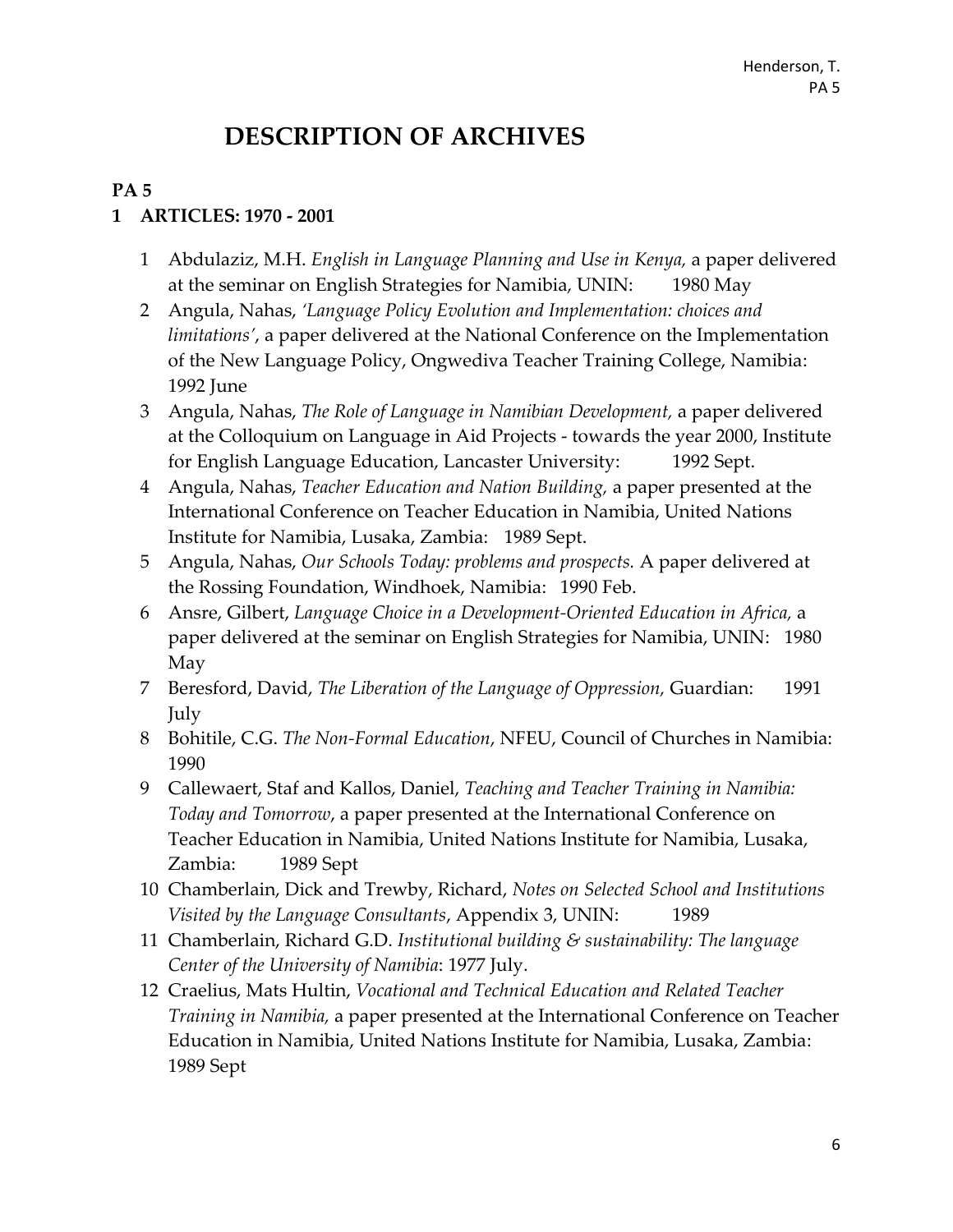- 13 Cunnington, John, *A paper supplementing the recommendations concerning Mathematics and Science made by Group 4,* International Conference for Teacher Education in Namibia, Institute of Education, University of Warwick: 1989 Sept
- 14 Cunnington, John, *Science: with particular emphasis upon the preparation of teachers for the primary age phase,* a paper presented at the International Conference on Teacher Education in Namibia, United Nations Institute for Namibia, Lusaka, Zambia: 1989 Sept
- 15 Cunnington, John, *Interim Summary of Teacher Education in Namibia and a Consideration of its Future*, a paper presented at the International Conference on Teacher Education in Namibia, United Nations Institute for Namibia, Lusaka, Zambia: 1989 Sept
- 16 Dodds, Tony, *Training Teachers by Distance Education: the potential for Namibia*, a paper presented at the International Conference on Teacher Education in Namibia, United Nations Institute for Namibia, Lusaka, Zambia, September 1989
- 17 *Educational Statistics: Namibia:* 1977 (2 copies)
- 18 Education in Transition: Nurturing our future: A transitional Policy Guideline Statement on Education and Training in the Republic of Namibia. Issued by the Ministry of Education, Culture, Youth and Sport, Windhoek: 1990 July
- 19 EMIS, Ministry of Basic Education and Culture, *A Profile of Education in Namibia,*  MOBEC: 1996
- 20 *Equipping Namibia for Independence,* an article in Commonwealth Currents: 1978 June
- 21 Erkana, Tangeni, *The Present Situation in and outside the Classroom with regard to National Languages,* a paper delivered at the National Conference on the Implementation of the New Language Policy, Ongwediva Teacher Training College, Namibia: 1992 June
- 22 Green, R.H. *Namibia, Background Notes:* (n.d. 1970s)
- 23 Guile, Timothy, *The Role of Local Languages*, a paper delivered at the seminar on English Strategies for Namibia, UNIN: 1980 May
- 24 Harlech-Jones, Brian, *Namibia: Some Observations on the Language Policy, Past and Present*, in Series B: Applied Linguistics and Interdisciplinary Papers, No 231, LAUD, Universitat Duisburg Gesamthochschule: 1991 Apr
- 25 Harlech-Jones, Brian, *Language Policy in Independent Namibia with Particular Reference to Afrikaans,* LAUD, Universitat Duisburg Gesamthochschule: 1989 July
- 26 Harlech-Jones, Brian, *A Critical Evaluation of Assumptions Underlying Language in Education in Namibia*, Language in Education in Africa, Edinburgh: 1985 Nov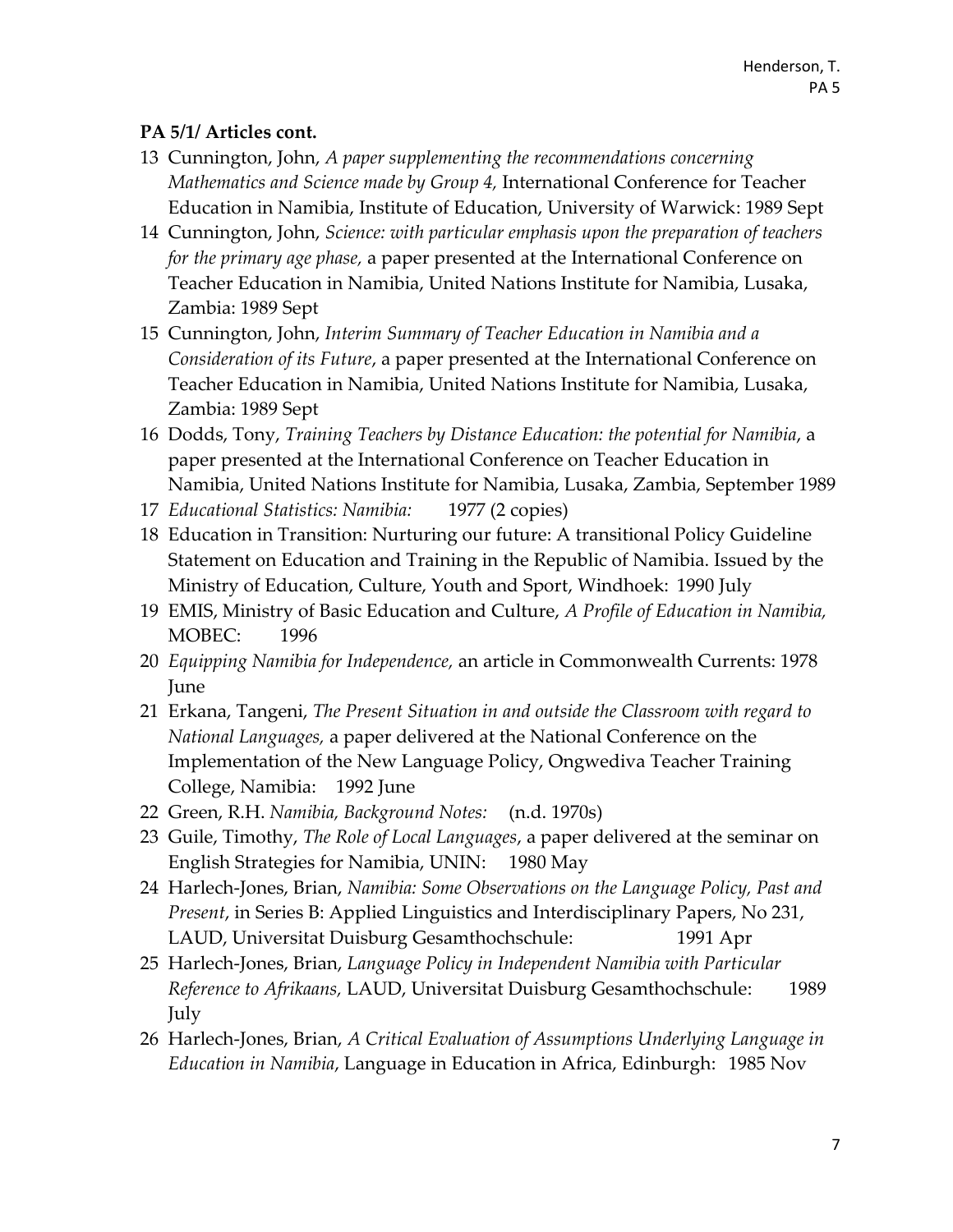- 27 Harlech-Jones, Brian*, Language and the Constitution*, Facetten: 1990
- 28 Harlech-Jones, Brian, *English in Namibia* in *Crux*, a journal on the teaching of English: 1990 May 2
- 29 Hoey, Susan, *Points I would like to stress in response to the summary paper from the Mathematics and Science group with reference to the Survey of Mathematics Education in Namibia,* Institute of Education, University of Warwick, 1989Howell, Gareth, *The Education of Namibians,* ODA, Vol. 7, Part 3: 1978 (x 2)
- 30 Hugo, Pierre, *Academic Dissent and Apartheid in South Africa*, Journal of Black Studies: 1977
- 31 Kashoki, Mubanga, *Achieving Nationhood through Language: the Challenge of Namibia,* a paper delivered at the seminar on English Strategies for Namibia, UNIN: 1980 May
- 32 Langhan, David, *School Language Policy Developments in South Africa: a practitioner's perspective,* a paper delivered at the National Conference on the Implementation of the New Language Policy, Ongwediva Teacher Training College, Namibia: 1992 June
- 33 Language Ecology Conference, University of Namibia
- 34 Lawrence, Lorraine, *Guidelines for Developing In-Service Training Programmes in South Africa,* a paper presented to the Faculty of Education, Fort Hare, South Africa: xxxx
- 35 Madzokere, S.M., *Patterns of Teacher Education in Zimbabwe, with special reference to the Zimbabwe Integrated National Teacher Education Course (ZINTEC)* a paper presented at the International Conference on Teacher Education in Namibia, United Nations Institute for Namibia, Lusaka, Zambia: 1989 Sep
- 36 Mbassi-Manga, F. *English in a Bilingual Situation: the case of the United Republic of Cameroon*, a paper delivered at the seminar on English Strategies for Namibia, UNIN: 1980 May
- 37 Mhina, G.A., *Tanzania's Experience*, a paper delivered at the seminar on English Strategies for Namibia, UNIN: 1980 May
- 38 Mwanakatwe, J.M., *Zambia – English as the Official Language*, a paper delivered at the Seminar on English Strategies for Namibia, UNIN: 1980 May (x2)
- 39 Ministry of Education and Culture, *Education and Culture in Namibia: the way forward to 1996. Broad policy directives for education reform and renewal in Namibia 1991*, Windhoek: 1991 Nov (2 copies)
- 40 Ministry of Education and Culture *The Broad Curriculum for the Basic Education Teacher Diploma,* Ministry of Education and Culture, Windhoek, Namibia: 1992 Oct (2 copies)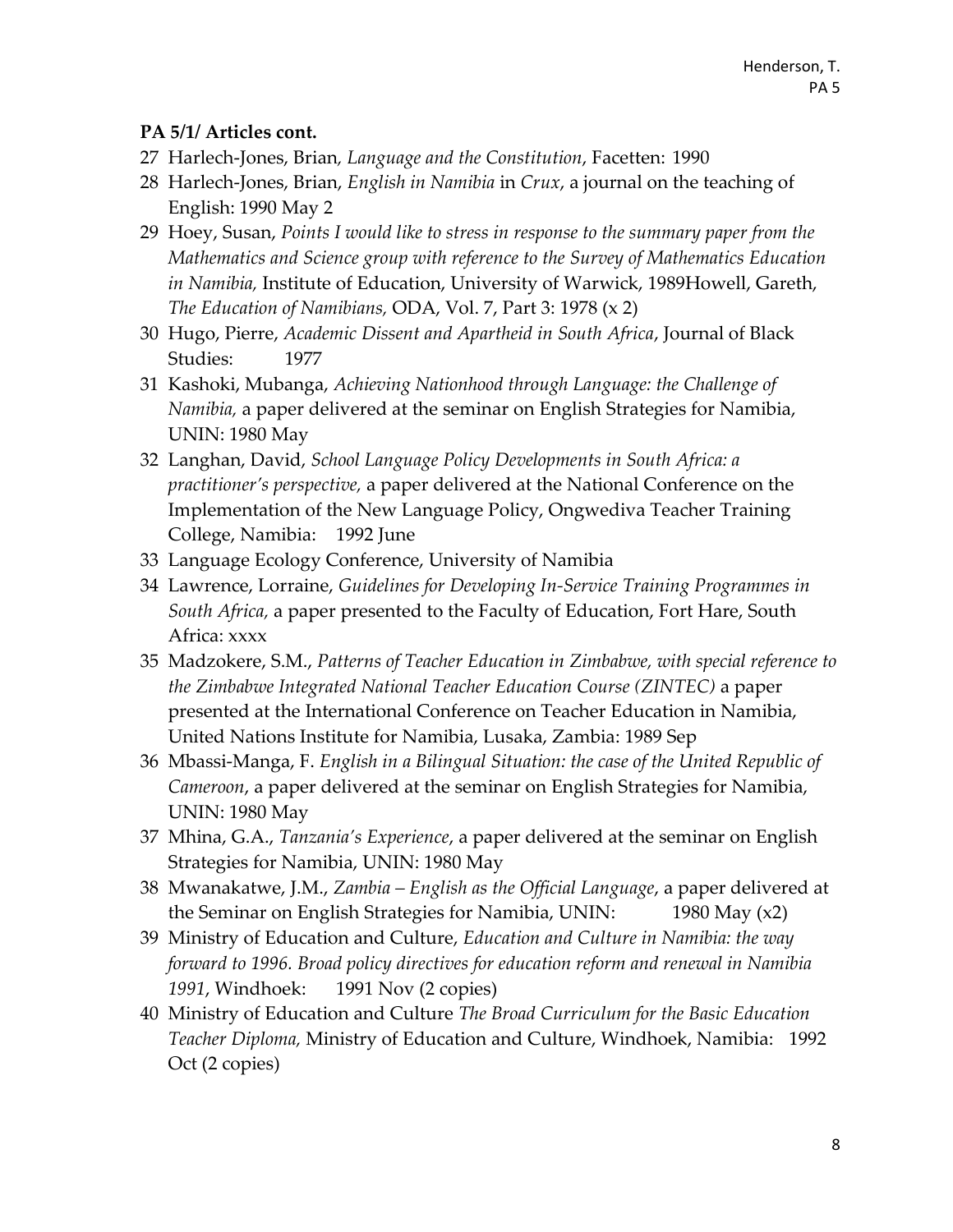- 41 Minister of Education and Culture, *Pedagogy in Transition: the imperatives of educational development in the Republic of Namibia,* a submission to the National Assembly for the Budget Debate 1991-1992: 1 991 May
- 42 *Namibia Bibliography,* from the Seminar on Language and Education in Namibia, International African Institute, London: 1978 June
- 43 *Namibia: Education in Transition – Needs and Requirements,* SWAPO Department of Education and Culture: 1990
- 44 Namibian Association of Norway (NAMAS) *The Involvement of NAMAS in and ELU Project for the CCN adult education programme in Namibia 1988-1990*, a paper presented to the International Conference on Teacher Education in Namibia, United Nations Institute for Namibia, Lusaka, Zambia: 1989 Sept
- 45 Nambiar, K.C., *English Syllabus and Materials Design in Formal Education,* a paper delivered at the seminar on English Strategies for Namibia, UNIN: 1980 May
- 46 National Education Co-ordinating Committee, *Draft of National Education Policy Investigation: Adult Basic Education*, published by OUP:1992 Dec
- 47 Naysmith, John and Walker, Clifford, *Teacher Education for Namibia: the innovation of the core curriculum through the development of uncertified teachers*, a paper presented at the International Conference on Teacher Education in Namibia, United Nations Institute for Namibia, Lusaka, Zambia: 1989 Sept
- 48 Nghidinihamba, Ndilula, Principal, Namibia Secondary Technical School, Loudima, Congo, *A contribution on teacher training*, a paper presented at the International Conference on Teacher Education in Namibia, United Nations Institute for Namibia, Lusaka, Zambia: 1989 Sept
- 49 Sanders, Claire, *Namibia Sheds Afrikaans Accent with Difficulty,* THES: 1992 **Oct**
- 50 Salia-Bao, K., *Experience in Teacher Education for Namibians: the experience at the United Nations Institute for Namibia,* a paper presented at the International Conference on Teacher Education in Namibia, United Nations Institute for Namibia, Lusaka, Zambia: 1989 Sept
- 51 Samoff, Joel, *Toward Education for All: a development brief for education, culture and training (Draft 2 for discussion)*, Ministry of Education and Culture Namibia: 1992 Sept
- 52 Samoff, Joel, *Investing in People, Developing a Country: higher education for development in Namibia.* Ministry of Higher Education, Vocational Training, Science and Technology: 1997 Sept
- 53 Spencer, John, *Economic and Technological Implications for Language Planning,* a paper delivered at the seminar on English Strategies for Namibia, UNIN, Lusaka: 1980 X 3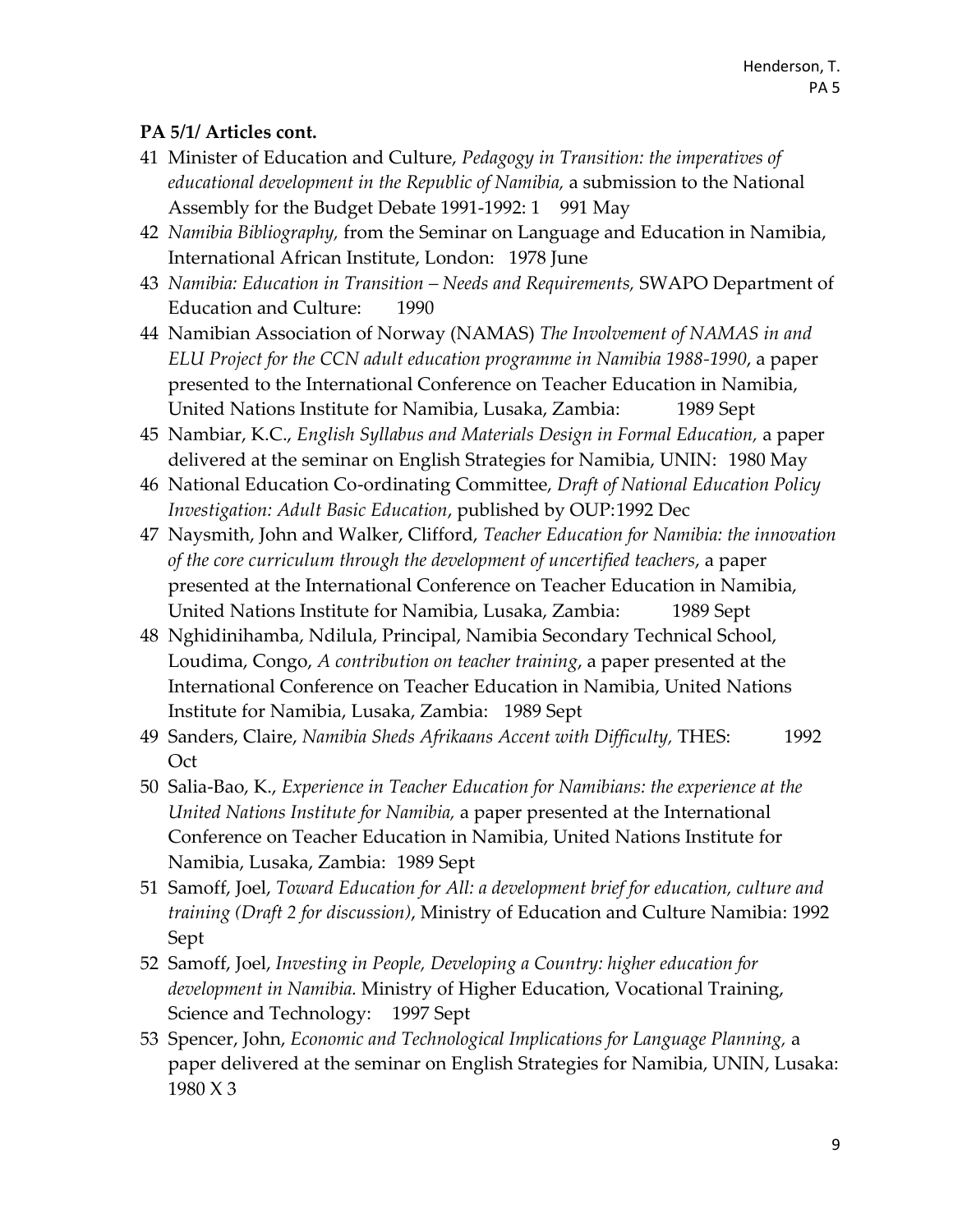- 54 SWAPO, Lusaka, Zambia, *SWAPO has plans to eradicate illiteracy*, in Afrolit: 1979 Dec
- 55 Teacher Education Think-tank, *Suggested guidelines for the development of teacher education*: 1991 Mar. X2
- 56 Tiitendero, Moses. An examination of an alternative: a look at primary  $\&$ secondary education in Namibia: (n.d.)
- 57 Townsend Coles, Edwin, *Guide to the National Literacy programme in Namibia, Department of Adult and Non-formal Education,* MOEC, Windhoek: 1991
- 58 Walker, Clifford and Naysmith, John, *Developing INSET for People from Developing Countries,* a paper presented at the International Conference on Teacher Education in Namibia, United Nations Institute for Namibia, Lusaka, Zambia: 1989 Sept

# **PA 5:**

# **2 BOOKS: 1967 - 1993**

- 1 Angula, Helmut Kangulohi, *The Two Thousand Days of Haimbodi Ya Haufiku*, Gamsberg Macmillan, 1990
- 2 Asombang, Wilfred, Wages *and Other Policy Options for Independent Namibia,* United Nations Institute for Namibia, Lusaka, Zambia: 1989
- 3 College of Out of School Training, *Technical Training Yearbook 1991*, Academy, Windhoek 1991
- 4 Department of Information and Publicity, SWAPO of Namibia, *To be Born a Nation: the Liberation Struggle for Namibia,* Zed Books: 1981
- 5 Duggal, Niraj. K. (Ed), *Namibia: A Direct United Nations Responsibility,* United Nations Institute for Namibia: 1987.
- 6 Faundez, Julio, *Independent Namibia: succession to treaty rights and obligations,* United Nations Institute for Namibia, Lusaka, Zambia: 1989
- 7 Harbans, Aulakh and Asombang, Wilfred, *Economic Development Strategies for Independent Namibia,* United Nations Institute for Namibia, Lusaka, Zambia:1989
- 8 Katzao, John, Mbumba, Nagolo, Pateman, Helgard, Van Staden, Eddie and Tait, David, *Understanding History 8, Book 1, Early History of Namibia and Africa*, Longman Namibia, 1991
- 9 Liberation Support Movement (Ed.) *Namibia: SWAPO Fights for Freedom,* LSM Information Center, Oakland, California, USA: 1978
- 10 International Defence and Aid Fund for Southern Africa, *Namibia: the facts,* 1980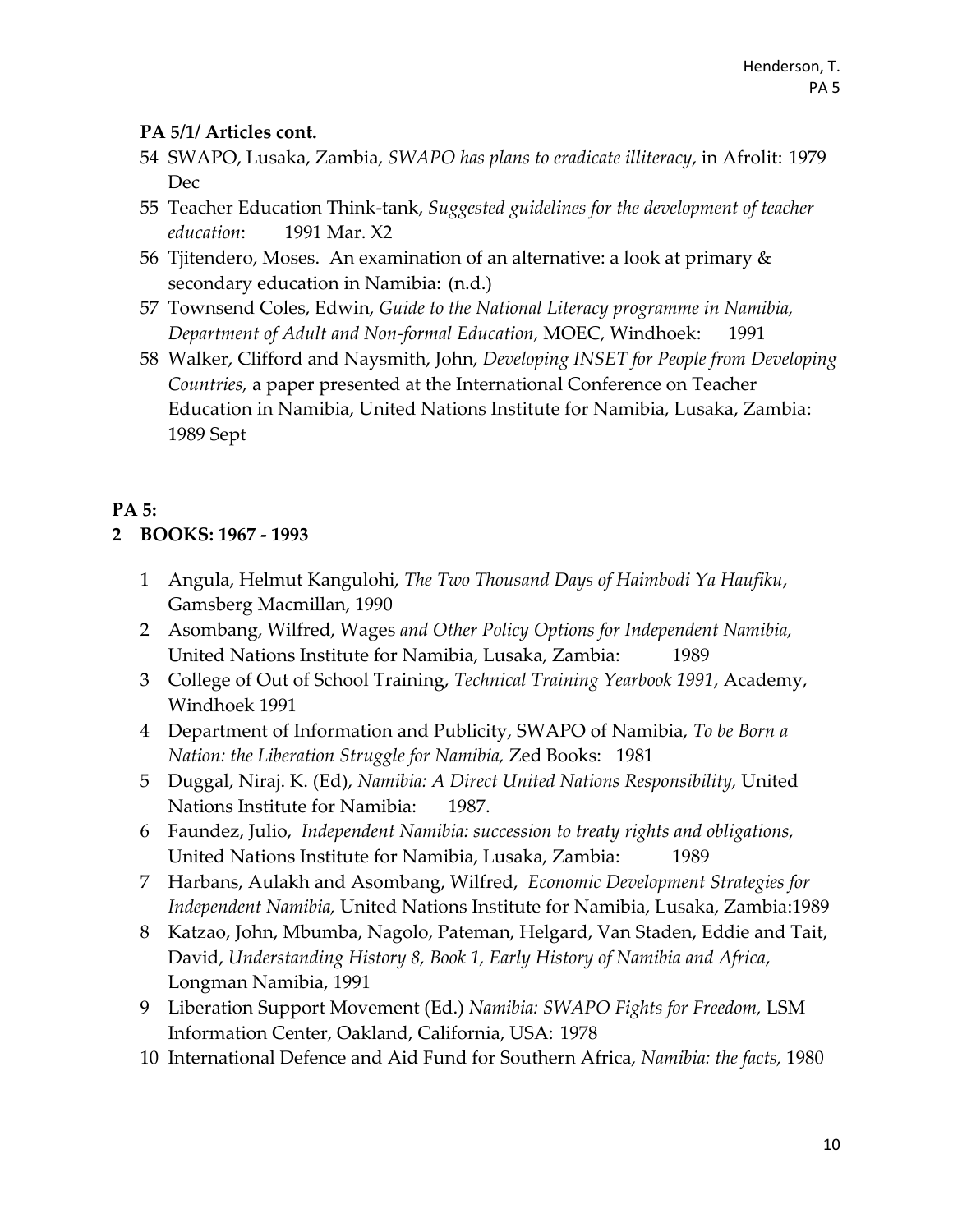## **PA 5/2/ Books cont.**

- ITTP students, *Stories from the Struggle*, Integrated Teacher Training Programme, Department of Education, University of Umea, Sweden: 1991 (3copies)
- Ministry of Education and Culture in collaboration with ODA and the British Council, *Papers from the Namibia National Conference on the Implementation of the Language Policy in Schools, June 1992,* Longman Namibia: 1993 (2copies)
- Ministry of Education and Culture in collaboration with ODA and the British Council, *Preliminary Draft of the Working Group Proposals,* Longman Namibia, April 1993 (2 copies)
- Ministry of Education and Culture, *Let's Speak English Book 1*, New Namibia Books, Windhoek,1992
- Ministry of Education and Culture, *Let's Speak English Book 2,* New Namibia Books, Windhoek,1992
- Mwase, R.L. *Transport and Communications in Namibia: some policy considerations*, United Nations Institute for Namibia, Lusaka, Zambia: 1989
- Mthoko, November, Noisser, Norbert and Rebentisch Matthias, *Geography of Namibia. A junior secondary geography book*. Gamsberg Macmillan, 1990
- National Institute for Social and Economic Research, *A Situation Analysis of Children and Women in Namibia*, University of Namibia: 1991 March
- Namibia Extension Unit
	- English Course Work Books
		- Work Book 1
		- Work Book 2
		- Work Book 3
		- Work Book 4
		- Work Book 5
		- Work Book 6
		- Work Book 7
		- Work Book 8
		- Work Book 9
		- Work Book 10
	- English Course Group Leaders
		- Notes
		- Training Handbook
	- English Course Tutor's Notes
	- Primary Health Care Workbook 1
	- Introductory English Workbooks
		- Work Book 1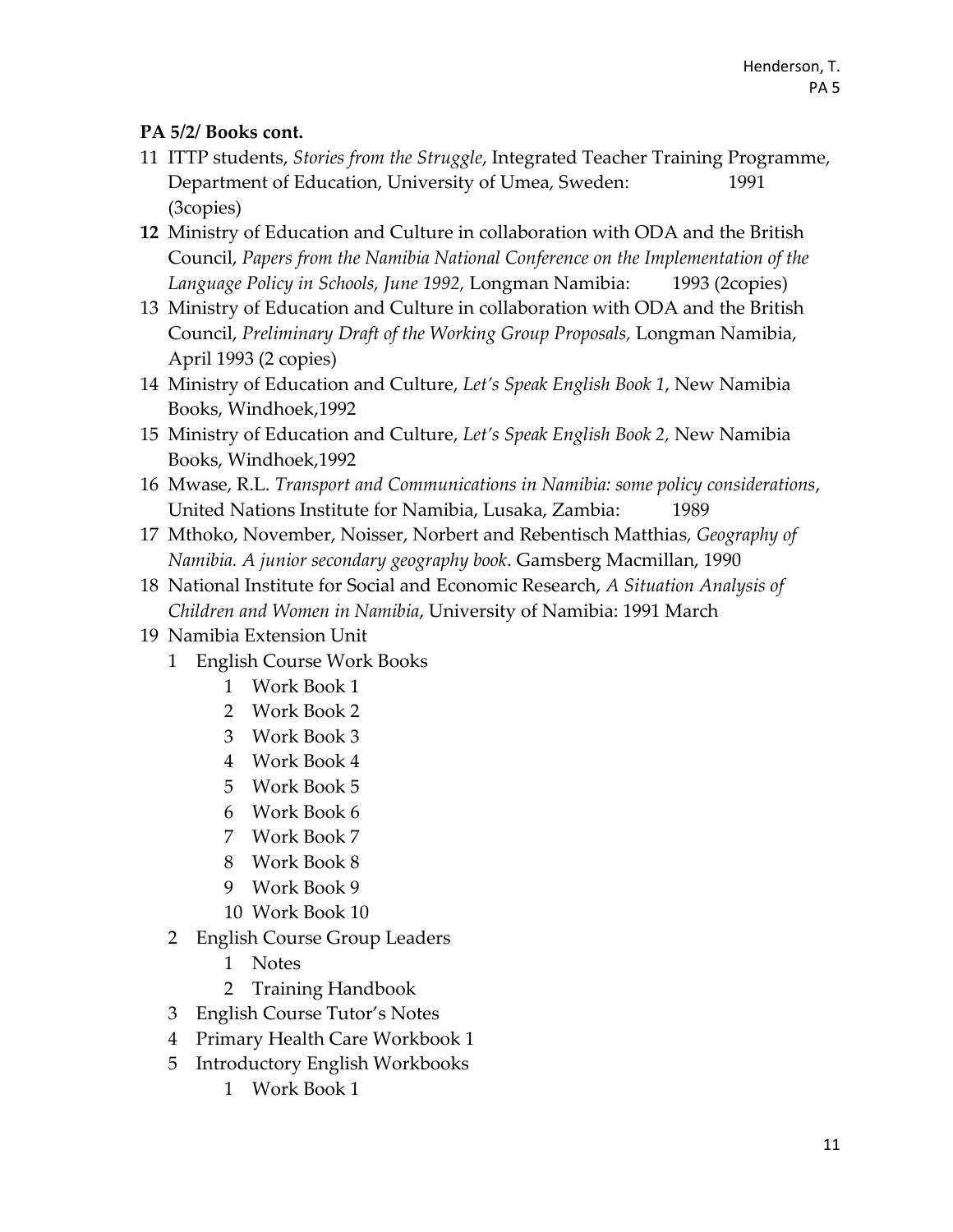#### **PA 5/2/19/5 Books cont.**

- Work Book 2
- Work Book 3
- Work Book 4
- Work Book 5
- Work Book 6

# **PA 5/2 Books cont.**

- Neubert, L. *The Karakul Industry in Namibia: policy options for independent Namibia*, United Nations Institute for Namibia, Lusaka, Zambia: 1989
- O'Callaghan, Marion, *Namibia: the effects of apartheid on culture and education*. UNESCO: 1977
- Salia-Bao, K., *The Namibian Education System under the Colonialists,* Hodder and Stoughton Educational Southern Africa, 1991
- Symonds, Annie, Naanda, Aune (Eds) *English Language Teaching Journal 4,* The British Council and the Namibian Association for the Teaching of English, June
- Technikon*, Yearbook 1991*, Academy, Windhoek, 1991
- United Nations Institute for Namibia, *Namibia: Perspectives for National Reconstruction and Development,* UNIN, Lusaka, Zambia: 1986
- Wellington, J.H. SWA & its human issues: 1967
- Williams, Kathy (ed), *Namibia, New Discoveries*, University of Warwick, October
- Winter, Colin, *Namibia: the story of a bishop in exile.* Lutterworth Press, Guildford and London: 1977
- Ya-Otto, John (with Ole Gjerstad and Michael Mercer), *Battlefront Namibia: an autobiography,* Lawrence Hill and Company, Westport, Connecticut: 1981

# **PA 5:**

# **BOOKLETS: 1976 - 1998**

- College for Out of School Training, Windhoek, General and Commercial Training Yearbook 7, 1990
- College for Out of School Training, Windhoek, Technical Training Yearbook 9,
- Constitution of the Republic of Namibia
- Council of Churches of Namibia, English Language Unit, Project Description: *Teacher Resource Centre,* Windhoek: 1989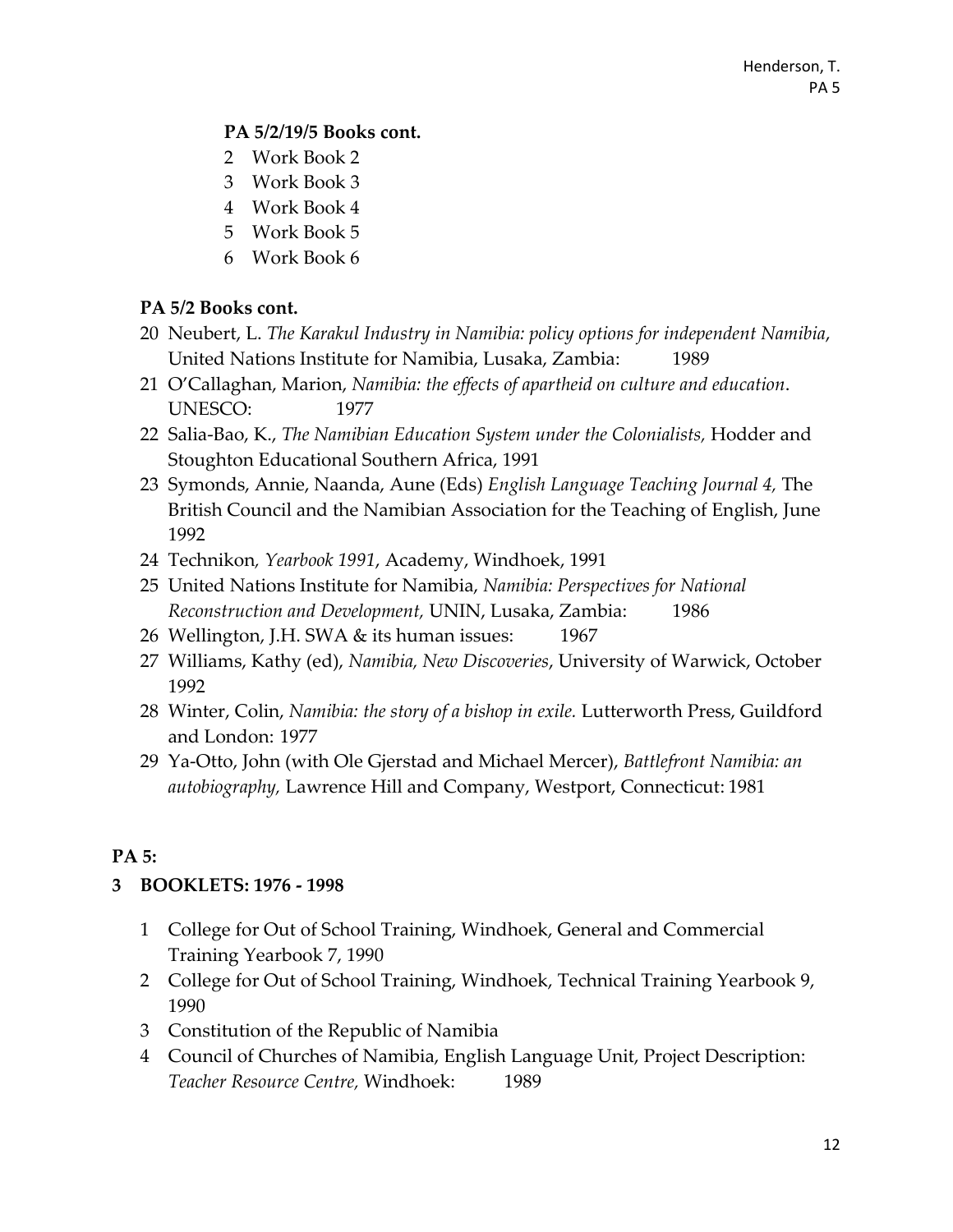#### **PA 5/3 Booklets cont.**

- 5 ITTP Educational Reports, Angula, Mathilde, *Small Children and Language*  Learning, Vol.1.No.4, University of Umea, Sweden: 1990
- 6 ITTP Educational Reports, Dickson, Betty, *The Arrangement of the Classroom and the Use of Teaching Material,* Vol.1.No.7, University of Umea, Sweden: 1990
- 7 ITTP Educational Reports, Ekandjo, Jane-Mary, *How to Arrange a Science Corner in the Classroom,* Vol.1.No.9, University of Umea, Sweden: 1990
- 8 ITTP Educational Reports, Hausiku, Patricia Shimupuleni Nawa, *Language Learning and Learning to Read,* Vol.1.No.2, University of Umea, Sweden: 1990
- 9 ITTP Educational Reports, Junias, Rebecca, *On Teaching History and Geography in Upper Primary*, Vol.1.No.13, University of Umea, Sweden: 1990
- 10 ITTP Educational Reports, Inghanyenwa, Linda, *Children with Learning Problems and How to Solve Them,* Vol.1.No.1, University of Umea, Sweden: 1990
- 11 ITTP Educational Reports, Maxuilili, Helen, *Focus on the Silent Child,* Vol.1.No.12, University of Umea, Sweden: 1990
- 12 ITTP Educational Reports, Munashimwe, Cathreen Ndapewa Kaunapawa, *Children's Imagination and Cognitive Development*, Vol.1.No.3, University of Umea, Sweden: 1990
- 13 ITTP Educational Reports, Mutilifa, Selma, *A Process-Related Method in Science,*  Vol.1.No.10, University of Umea, Sweden: 1990
- 14 ITTP Educational Reports, Shaningi, Anneli Nangy, *How to Support English as a Communicative Language,* Vol.1.No.5, University of Umea, Sweden: 1990
- 15 ITTP Educational Reports, Simataa, Marjam, *Methods and production of Teaching Materials in Mathematics for Grade 1,* Vol.1.No.8, University of Umea, Sweden: 1990
- 16 Hovey, Gail, *Namibia's Stolen Wealth,* The Africa Fund, New York: 1982
- 17 Ministry of Education and Culture Namibia, *The Language Policy for Schools: 1992- 1996 and beyond*: 1993 (3 copies)
- 18 Ministry of Education and Culture Namibia, Namibia Educational Code of Conduct for Schools: 1990 Dec
- 19 Nature Conservation and Recreation Resorts, Windhoek, *Africa's Gem: South West Africa/Namibia*: 1989
- 20 SWAPO, *Constitution of the South West Africa People's Organisation (SWAPO) of Namibia,* adopted at a meeting of the Central Committee, 28 July-1 August 1976, Lusaka, Zambia: 1976
- 21 SWAPO Literacy Campaign, *Buka 1, Musululo*, SWAPO: 1987
- 22 SWAPO Literacy Campaign, *Buka 6, Aids*, SWAPO: 1987
- 23 SWAPO Literacy Campaign, *Mwana a Ndinelao Ukala Kukula*, SWAPO: 1987
- 24 SWAPO Literacy Campaign, *Makete Mwahala Libaka za Luna*, SWAPO: 1987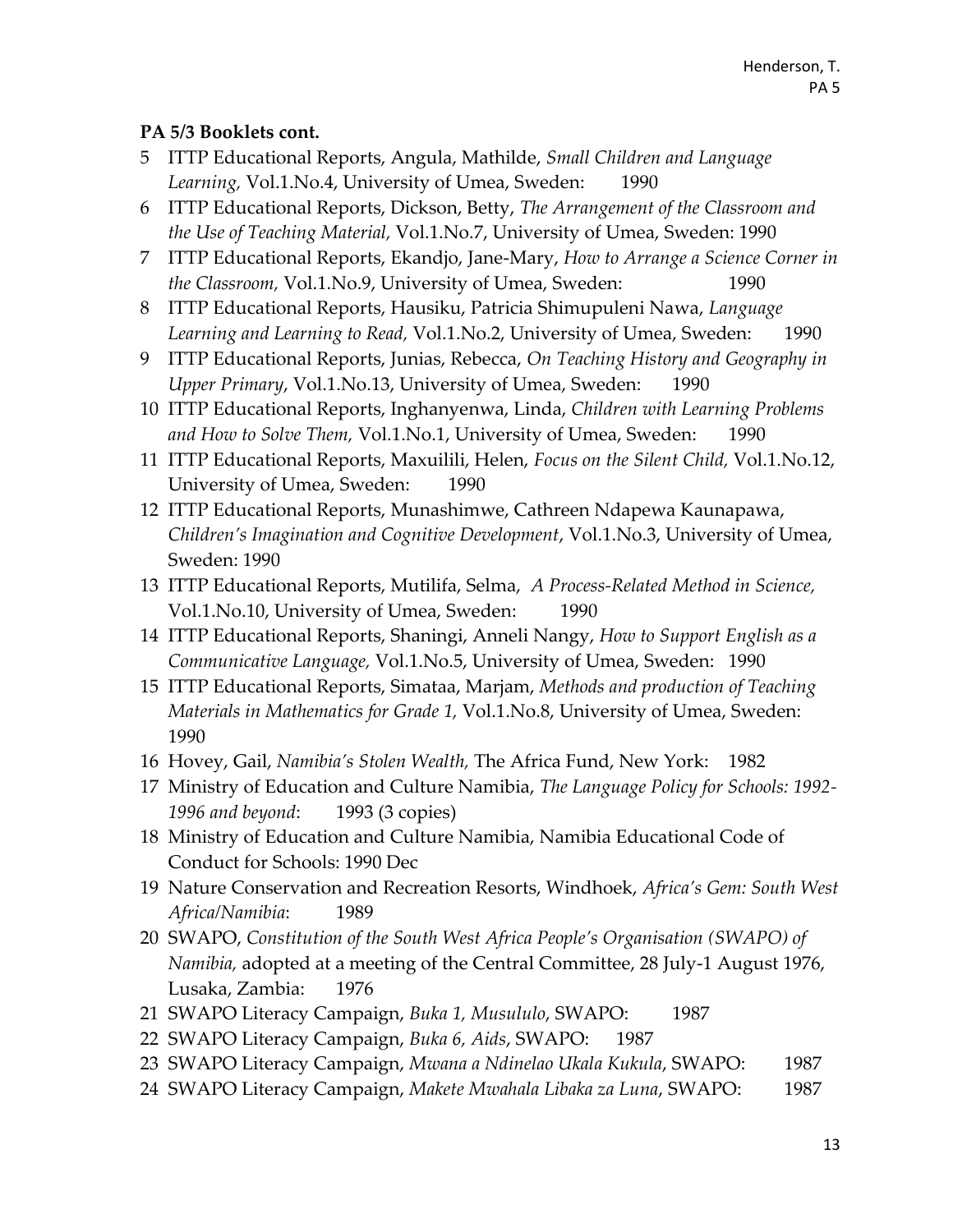#### **PA 5/3 Booklets cont.**

- 25 SWAPO Literacy Campaign, *Pabalelo ya Mbututu ha Sapepilwe,* SWAPO: 1987
- 26 The National Integrated Education Sytem for Emegent Namibia: 1990
- 27 United Nations, *A Crime Against Humanity*: Questions and Answers on Apartheid in South Africa: 1982
- 28 United Nations, *Plunder of Namibian Uranium: major findings of the hearings on Namibian uranium held by the United Nations Council for Namibia in July 1980*, United Nations, New York: 1982
- 29 United Nations Council for Namibia, *List of the Transnational Corporations and Other Foreign Economic Interests Operating in Namibia,* a report to the International Conference in Support of the Struggle of the Namibian People for Independence, 25-29 April 1983
- 30 United Nations, *Namibia: a Unique Responsibility: highlights of United Nations support of freedom and independence in Namibia*: 1983
- 31 United Nations, *United Nations Council for Namibia: what it is, what it does, how it works,* New York: 1983
- 32 United Nations Institute for Namibia, *The United Nations Institute for Namibia 1976-1990: a bold experiment in training for independence, self-reliance and nationbuilding*, Lusaka, Zambia: 1990
- 33 United Nations Council for Namibia, Standing Committee II, *Social Conditions in Namibia,* Department of Public Information, United Nations, New York: 1985
- 34 United Nations Institute for Namibia, *Prospectus 1985/86,* UNIN, Lusaka, Zambia: 1985
- 35 United Nations Institute for Namibia, *A Decade of Progress,* UNIN: 1986
- 36 United Nations Institute for Namibia, *UNIN in brief*, Lusaka, Zambia: (undated but probably 1982)
- 37 United Nations Institute for Namibia (UNIN): Liberation Knowledge Service, Communication in English Series: Graphics. Green, R.H. *Manpower Estimates and Development Implications for Namibia*, United Nations Institute for Namibia, 1978.
- 38 United Nations Institute for Namibia (UNIN): Liberation Knowledge Service, Asombang, Wilfred, *Trade and Development; some policy considerations for independent Namibia,* United Nations Institute for Namibia, Lusaka, Zambia, 1985
- 39 United Nations Institute for Namibia (UNIN): Liberation Knowledge Service, Sichilongo, Mengo, *Toward a New Legal System for Independent Namibia,* United Nations Institute for Namibia, Lusaka, Zambia, 1981.
- 40 United Nations Institute for Namibia (UNIN): Liberation Knowledge Service. Mshonga, S., *Towards Agrarian Reform: policy options for Namibia*, United Nations Institute for Namibia, Lusaka, Zambia, 1979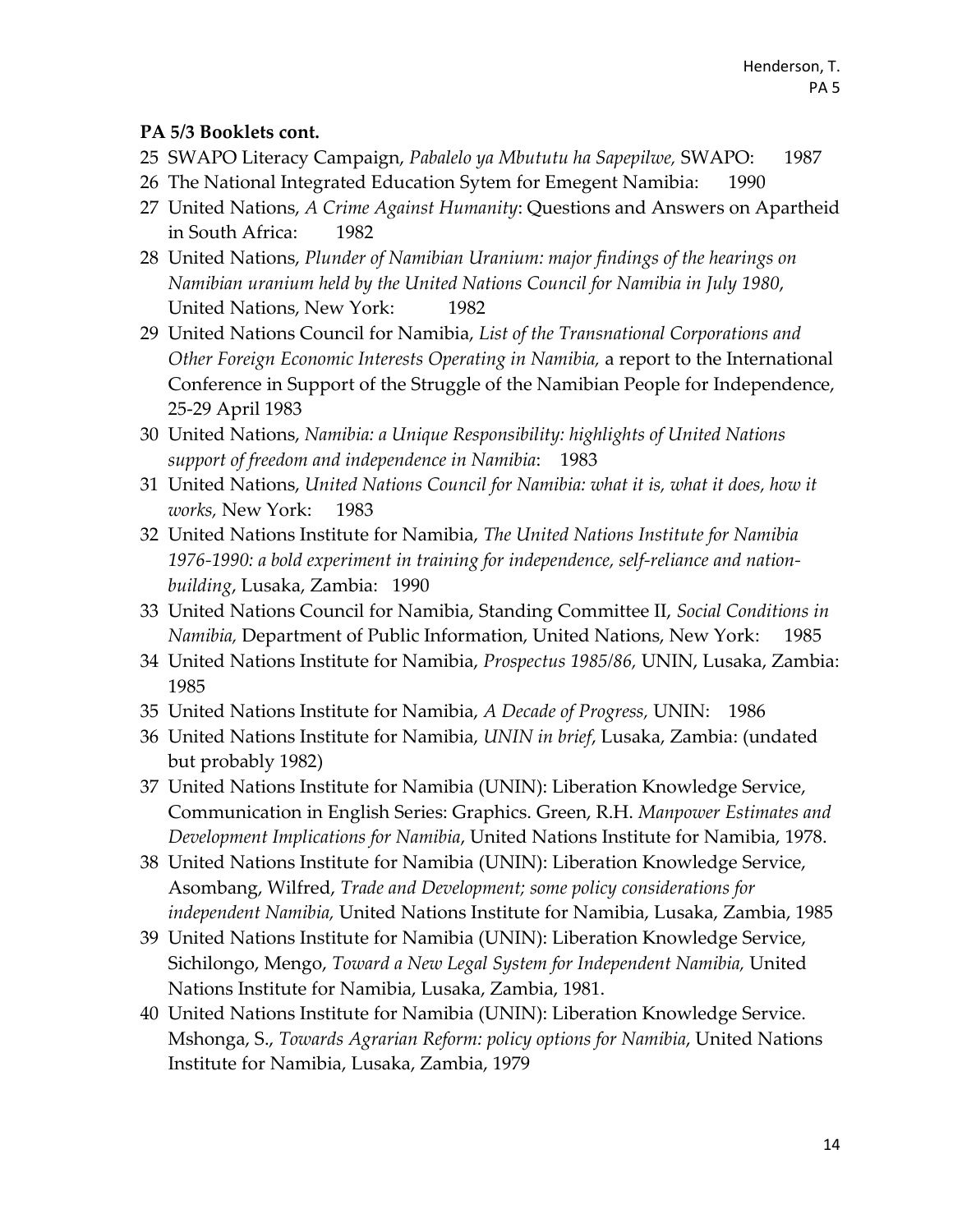#### **PA 5/3 Booklets cont.**

- 41 United Nations Institute for Namibia (UNIN): Liberation Knowledge Service, Bomani, Mark and Ushewokunze, Chris, *Constitutional Options for Namibia: a historical perspective.* United Nations Institute for Namibia, Lusaka, Zambia, 1979
- 42 United Nations Institute for Namibia (UNIN): Liberation Knowledge Service, Singini, Richard, *Namibia: a summary of facts and figures,* Information and Documentation Division, UNIN, Lusaka, Zambia, December 1984
- 43 University of Namibia, *Language Centre Proposal*, University of Namibia: 1993
- 44 University of Namibia, *Language Centre*: 1998 (2 copies)
- 45 University of Namibia, Strategic Planning and Development Unit, *Two Year Priority Work Programme, January 1994-December 1995,* University of Namibia, November: 1993
- 46 University of Namibia, *Faculty of Education Yearbook 1994,* University of Namibia, Windhoek: 1994
- 47 Von Garnier, Christine, *Katutura Revisited*, Roman Catholic Church, Windhoek, Namibia: 1986

# **PA 5:**

#### **4 CURRICULA & SYLLABUSES: 1990s**

- 1 Curriculum Implementation Project Training Workshop for Teachers of English  $x2$
- 2 English Language teaching syllabus for pre-grade to Grade 6.
- 3 Guidelines for review of draft document: Aims & criteria for the development of a broad curriculum for Basic Education.
- 4 Ministry of Education and Culture, *Curriculum Document for the Reform of Basic Education, Draft Version 5.* MOEC, Windhoek, May 1992
- 5 Ministry of Education, Culture, Youth & Sport: Syllabus English Language Grades 8, 9 & 10.
- 6 Ministry of Education and Culture, *Provisional Language Policy for Schools, a draft for discussion,* MOEC, July 1991.(3 copies)
- 7 Ministry of Education and Culture, *Broad Curriculum for the Basic Education Teacher Diploma, Draft Version 8 (for discussion)*, MOEC, undated. x2
- 8 Ministry of Education and Culture, *Crossing the Line: IGSE English as a second language. Learner's Book 2*, Gamsberg Macmillan 1994
- 9 Ministry of Education and Culture, Cross, Jeanette (ed.) *Crossing the Line: IGCSE English as a second language, Teachers Book 2,* National Institute for Educational Development, MOEC, 1994.
- 10 Ministry of Education and Culture, *Junior Secondary English Language Syllabus. Revised Draft*, MOEC, July1993.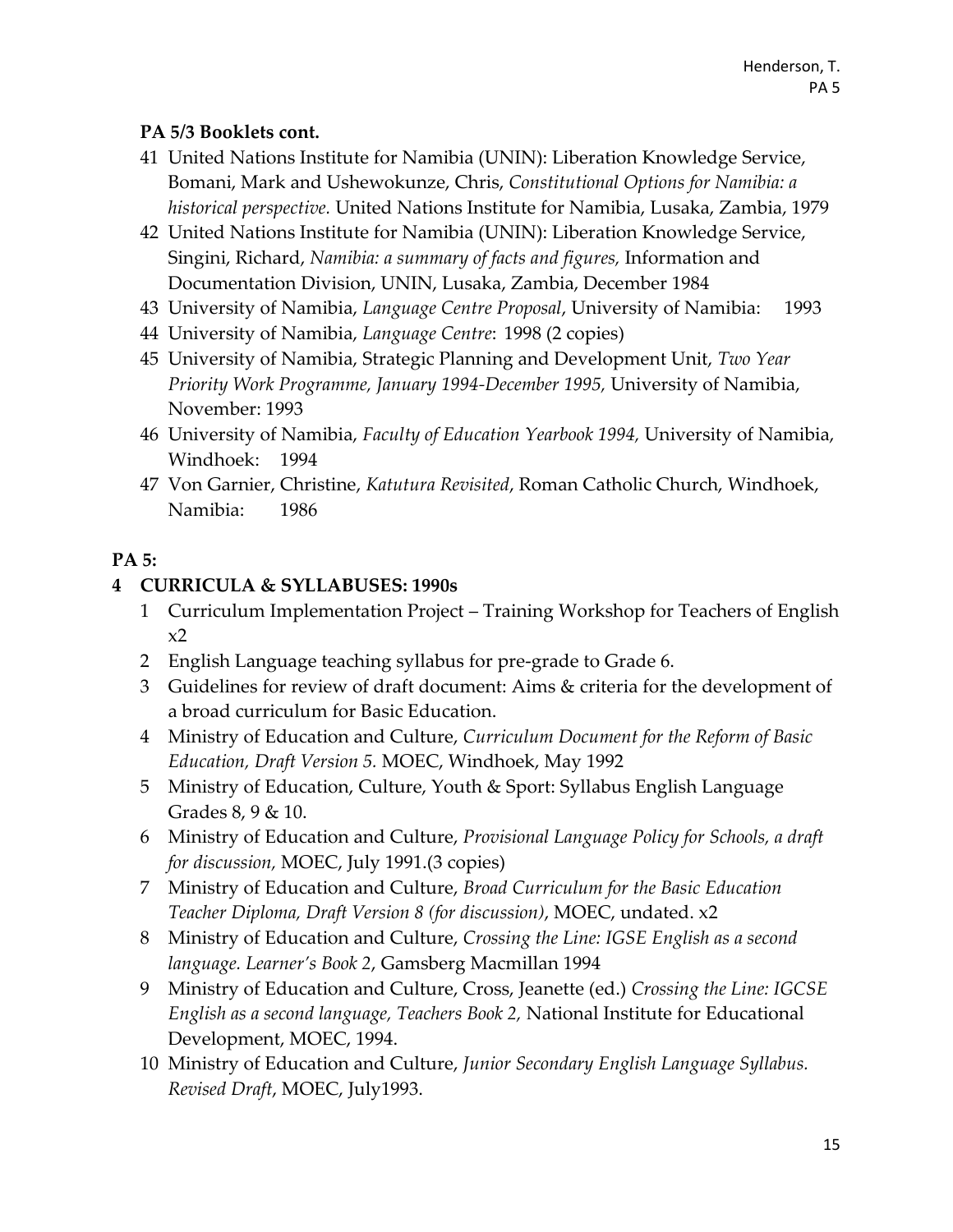### **PA 5/4 Curricula & Syllabuses cont.**

- 11 Ministry of Education and Culture, *English Syllabus. Primary Phase: Part One Grades One to Three,* MOEC, 1994 (2 copies)
- 12 Ministry of Education and Culture, *Basic Education Teachers Diploma: English Communication Skills,* (probably 1993)
- 13 Namibia Extension Unit Junior Secondary English Syllabus
- 14 The Rossing Foundation: English Language Training Programmes
- 15 University of Cambridge Local Examinations Syndicate, *English as a Second Language Syllabus from the International General Certificate of Secondary Education*, UCLES, 1995
- 16 University of Namibia, Language Centre, *Communication and Study Skills in English, Course Introduction*, 1998

# **PA 5:**

# **5 NEWSLETTERS: 1979 - 1993**

- 1 Departement van Nasionale Opvoeding, Newsletter, Vol.1, No.2, March 1990
- 2 *EMIS Bulletin*, Vol. 1, Number 1, Ministry of Education and Culture, March 1993
- 3 Geingob, Hage, *Namibians Train for Tomorrow*, UNESCO Courier, 1977
- 4 Harlech-Jones, Brian, *Conflict or Resolution? Aspects of Language Politics in Namibia,* Language Planning Newsletter, Vol. 7, No.3, March 1993
- 5 *International Newsbriefing on Namibia*. An Action for Namibia Publication. No. 64, Nov 1988.
- 6 IAI Bulletin. Director's Report. International African Institute, Vol. 49, No. 4, 1979.
- 7 National Institute for Educational Development, *Reform Forum; Journal for Educational Reform in Namibia,* Vol. 1. No. 1 April 1994
- 8 *Towards a Language Policy for Namibia. English as the Official Language: perspectives and strategies*. United Nations Institute for Namibia, Lusaka, Zambia. 1981.
- 9 The Examinations Board for South West Africa, *General Instructions,* in the Gazette, Vol1, No1/84, Windhoek October 1984
- 10 The Examinations Board for South West Africa, *Instructions in relation to the Syllabus for English First Language, Substandard A to Standard 4*, in the Gazette, Vol2, No4/85, Windhoek, June 1985
- 11 The Examinations Board for South West Africa, *Instructions in Relation to the Syllabus for English as a Second Language, Substandard A to Standard 4,* in the Gazette, Vol 2, No 1/85, Windhoek, June 1985.
- 12 The Examinations Board for South West Africa, *Instructions in relation to the Syllabus for English First Language, Substandard A to Standard 4*, in the Gazette, Vol2, No4/85, Windhoek, June 1985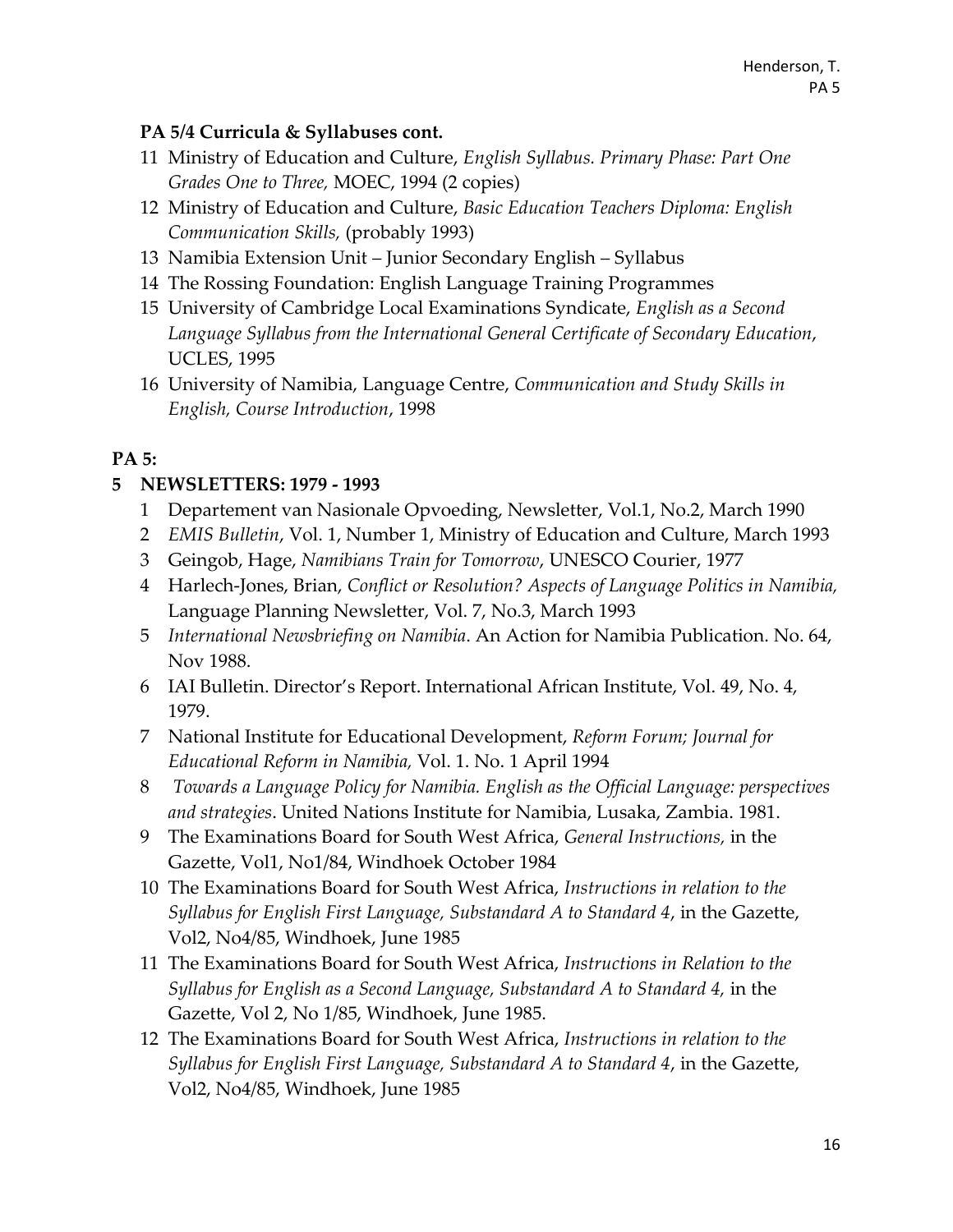### **PA 5/5 Newsletters cont.**

- 13 The Examination Board for South West Africa, *Instructions in relation to Senior Primary Education( Standard 2 to Standard 4)* in the Gazette, Vol. 3, No19/86, Windhoek, September 1986
- 14 *The New Nation: the Namibian News Magazine*, January 1990
- 15 *UNAM Forum,* Newsletter of the University of Namibia, No.5, May/June 1994.
- 16 *UNIN News*, a quarterly publication of the United Nations Institute for Namibia
	- 1 Vol. 3, No 3, November/ December 1984
	- 2 Vol. 4, No 1, April 1987.
	- 3 Vol. 4, No. 2-4, December 1987
	- 4 Vol 5, No.1 April 1988 (2 copies)
	- 5 Vol. 5, No 2-4, December 1988
	- 6 Vol.6, No 3-4, December 1989.
- 17 Wood, Brian, *Action on Namibia,* a quarterly magazine, Namibia Support Committee, Winter, 1988

# **PA 5:**

# **6 POLICY STATEMENTS: 1986 - 1990**

- 1 Ministry of Education, Culture, Youth and Sport, *Change with Continuity, Education Reform Directive 1990,* Windhoek, November 1990 (2 copies)
- 2 Ministry of Education, Culture, Youth and Sport, *Education in Transition: nurturing our future. A transitional policy guideline statement on education and training in the Republic of Namibia*, Windhoek, July 1990 (3 copies)
- 3 The National Teachers Resource Centre Network Policy Paper: 1994 June
- 4 Part Two: In Transition. A description of the integrated teacher training programme, 1986-89
- 5 Education & Culture in Namibia: The way forward to 1996. Broad Policy Directives for Education Reform and Renewall in Namibia: 1991

# **PA 5:**

# **7 POSTERS: 1974**

1 Stop the Plunder of Namibia's Natural Resources, United Nations Department of Public Information, 1974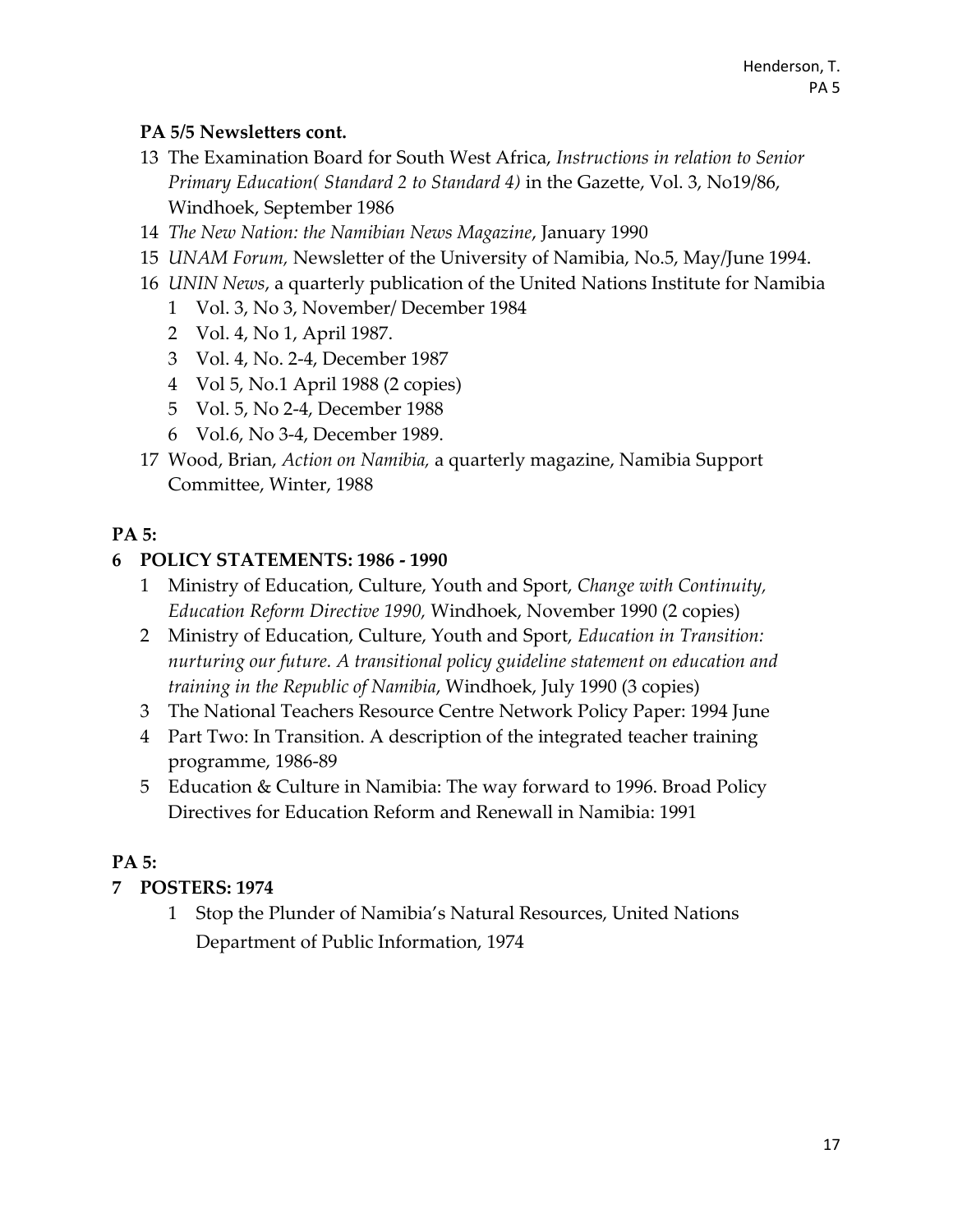### **PA 5:**

#### **8 PROPOSALS & PLANS: 1979 - 1995**

- 1 Angula, Nahas, *The National Integrated Education System for Emergent Namibia: draft proposal for education reform and renewal*. SWAPO of Namibia, January 1990. (2 copies)
- 2 Commonwealth Secretariat, *Proposed Distance Education Programme for Namibians,*  June 1980.
- 3 Department of Adult Youth and Non-Formal Education, *Project Description: Production and Introduction of New Literacy Materials*, MOECYS, 1990
- 4 English Language Development project, 1993
- 5 International African Institute, *Project on Language and Education in Namibia*. 1979 Dec 3.
- 6 Le Roux, Len, *A Teacher In-service Education Programme: establishment of an English Language development programme for teachers*, Rossing Foundation Windhoek 1991
- 7 Ministry of Education, Culture, Youth and Sport. *Motivation for an Expansion of Adult and Non Formal Education and Youth Work*. (n.d.).
- 8 Namibia national Conference on the implementation of the Language Policy: preliminary draft of Working Group Proposals. Ongwediva Training Center, Oshakati 22-26 June 1992. Ministry of Education & Culture, in collaboration with the British Overseas Development Administration and the British Council.
- 9 Swakopmund and Arandis headmasters and senior staff in local schools, *Educational Centre for Swakopmund and the Welwitschia Region: a proposal*, Swakopmund, April 1990
- 10 The Initiators, *Project Proposal for Imcorhof*, Council of Churches of Namibia, Windhoek, 1990.
- 11 Townsend Coles, Edwin and Kann, Ulla, *Proposal for a National Literacy Programme in Namibia,* Swedish International Development Agency (SIDA), March 1991.
- 12 University of Namibia, *First Five-Year Development Plan (1995-1999)*, UNAM, 1995.
- 13 University of Namibia Language Centre *Five-Year Development Plan (1995-1999)*, UNAM, 1995.
- 14 UNESCO/UNDP, *Republic of Namibia, In-service Teacher Education Programme (Financial Analysis and Proposal),* UNESCO/UNDP November 1990
- 15 Draft Master Plan for the University of Namibia: 1992 June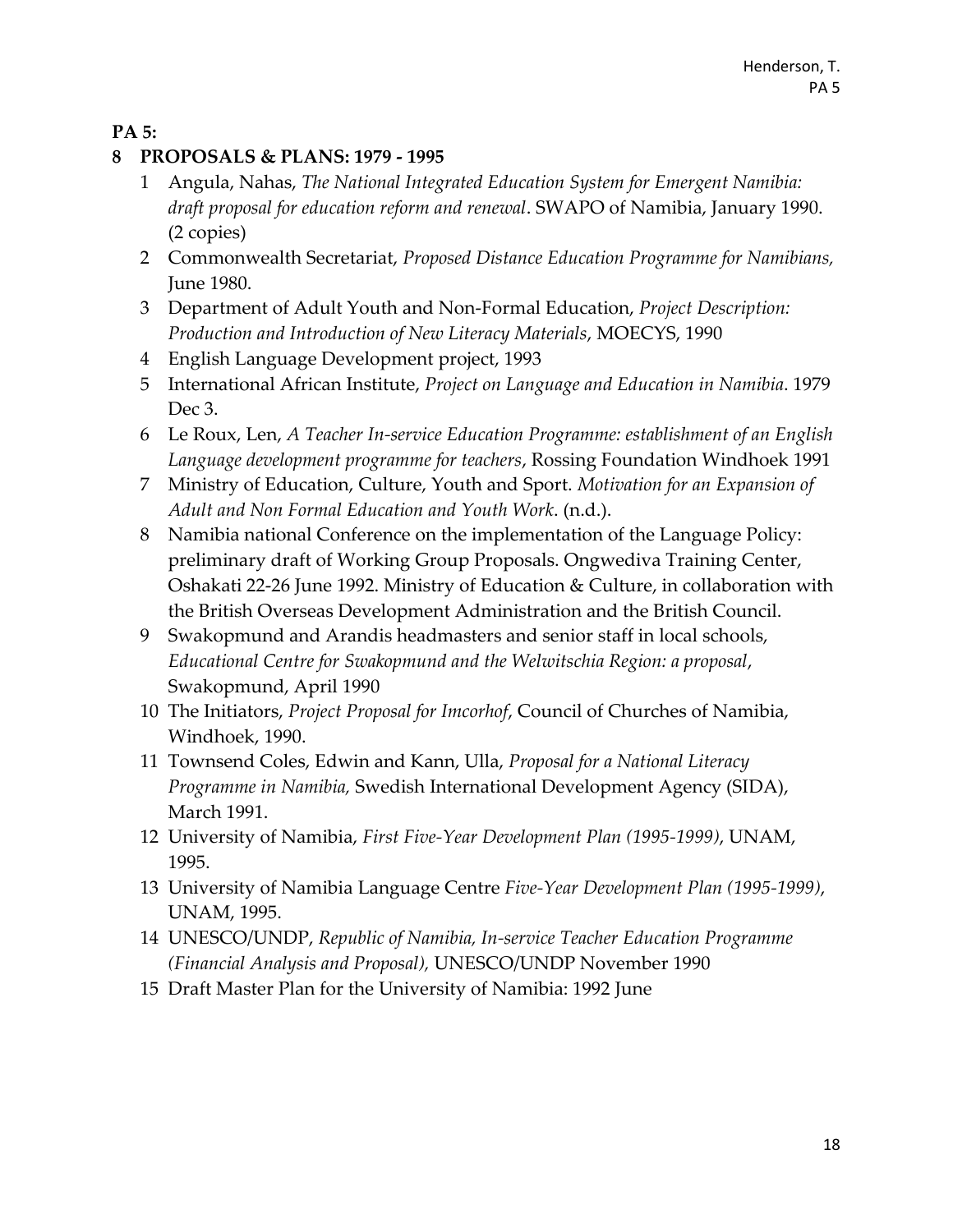#### **PA 5:**

#### **9 REPORTS: 1980 - 2001**

- 1 Abdallah, Ahmed, Tordoff, William, Gordon, Robert, Nyang, Sulayman, *Report on the Second and Third Tier Authorities,* in Base Studies on Financial, Economic and Social Aspects for the Arrangements for Independence in Namibia, UNDP, September 1989.
- 2 Allwright, Dick and Waters, Alan (eds.), *Language in Aid Projects: towards the year 2000,* Centre for Research in Language Education, IELE, Lancaster University, 1994
- 3 Andersson, Inger, Callewaert, Staf and Kallos Daniel, *Teacher Education Reform for Namibia,* Ministry of Education, Culture, Youth and Sport, February 1991
- 4 Angula, Nahas, *The State of Education, Culture and Training in Namibia: in search of an equitable, efficient and effective service*, Ministry of Education and Culture Namibia, November 1993. (2 copies)
- 5 Angula, Nahas, *The State of Education, Culture and Training in Namibia: in search of an equitable, efficient and effective service*, Ministry of Education and Culture Namibia, November 1993. (2 copies)
- 6 Bethell, George, *Report on Establishing the National Examination and Assessment Authority,* ODA/MOEC, Windhoek, June 1992
- 7 Bohitile, C.G. *Report on the Trip to the Eastern Parts of Namibia*, Council of Churches of Namibia, Windhoek, November 1990.
- 8 Brown, Kevin, *Institutional Appraisal of ELTD 2*, Directorate of Planning and Development, Ministry of Basic Education and Culture, December 1998.
- 9 Chali, K.A. (Co-ordinator of consultancy group) *Basic Education in Namibia: report of an assessment of Basic Education.* MOECYS and UNICEF Namibia, Windhoek, November 1990.
- 10 Chamberlain, Dick with West, Robert, Kleinhans, Godfrey and Minnaar, Abraham, *The Impact of the Language Policy for Schools*, Ministry of Education and Culture October 1993.
- 11 Christie, T., *British Council Higher Education Link Scheme between Faculty of Education University of Namibia and School of Education, University of Manchester: report of an inaugural visit to the University of Namibia,* 1994.
- 12 Chuard, Dominique, Jarousse, Jean-Pierre and Mingat, Alain, *Costs, Financing and Development of Education in Namibia (First draft*), IREDU, University of Burgundy, France October 1994
- 13 Co-ordinating Sub-Committee, *Broad Policy Statement*, Library and Information Services, May 1990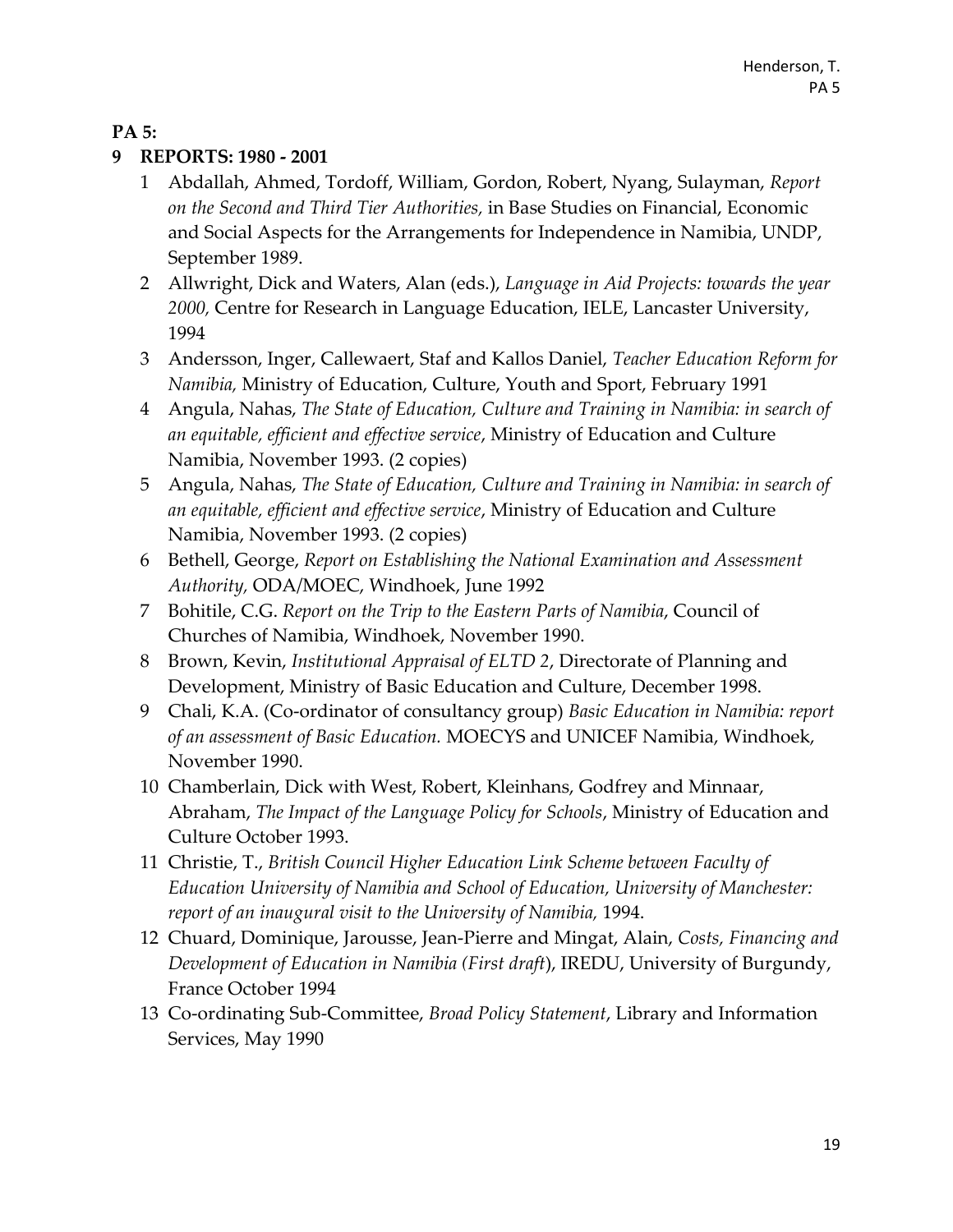- 14 Crawhill, Nigel *Report to the National Education Policy Investigation Sub-Committee on Articulating Language Policy Alternatives,* National Language Project, South Africa, June 1992Curry, N.O, le Roux, Len and Harlech-Jones, Brian (compilers) *Report on the Conference Education towards the Future,* Windhoek, Namibia, July 1989.
- 15 Datta, Ansu, *Conflict and Culture in Africa*, Proceedings of an International Symposium held in Gaborone, Botswana, December, 1995, National Institute for Development Research and Documentation, University of Botswana.
- 16 Directorate of Language Research and Development NIED, *Preliminary Report of a National Survey of English Language Teaching in Primary Schools,* Ministry of Education and Culture Namibia, December 1992.
- 17 Dodds, Tony, Goliath, Zacheus, Matshazi, Meshack, Mbango, John, Mortenson, Knud, Mthoko, November and Scales, Dick, *Distance Education in Namibia: a report of a feasibility study conducted in January-February 1990,* Namibia Extension Unit, 1990.
- 18 Ellis, Justin, *Secondary Education in Namibia,* a background paper for the World University Service seminar on Education for Namibians in the UK, London June 1982
- 19 English Language Unit (ELU), *Half Yearly Narrative Report: July-December 1989*, Council of Churches of Namibia, December 1989
- 20 *English Strategies for Namibia: a working paper,* Social and Education Division, United Nations Institute for Namibia, Lusaka, (undated)
- 21 *English Strategies for Namibia: a working paper,* Social and Education Division, United Nations Institute for Namibia, Lusaka, (undated)
- 22 Evans, David, Lewis, Sue Grant, Method, Frank, Morgan, Robert, Rea, Julie, Windham, Douglas, Omeb, Moses, *Basic Education in Namibia: a sector review* report (draft for discussion) US Agency for International Development, December 1990.
- 23 Evans, Max, *Report of a Consultancy Planning for the University of Namibia, Part 1.* Ohio University, with the support of the Ford Foundation, May 1994.
- 24 Geel, Aase, *Language Proficiency Training at the Academy with special reference to the upgrading of English as a future medium of instruction*, a report to the Council of the Academy, Windhoek, 1989
- 25 Grant, Sydney, *Report on the Activities of the Florida State University team in the Ministry of Education and Culture (Namibia): September 1991-March 1992,* Ministry of Education and Culture and the Florida State University Team in Namibia,1992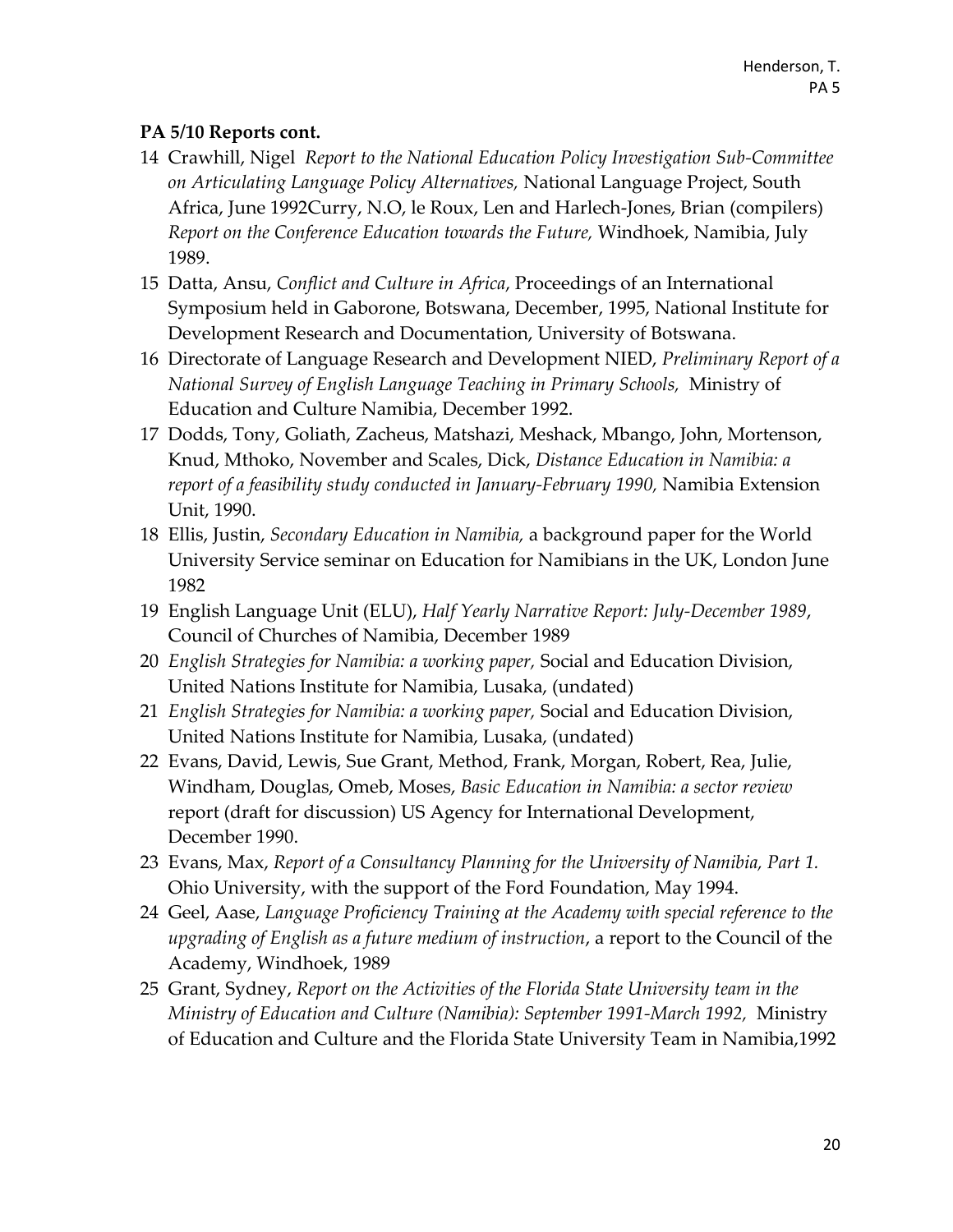- 26 Henderson, Thelma*, English in Namibia: Part Two. A report on introducing English within the adult and non-formal sectors of education,* ODA/Ministry of Education and Culture, 1991
- 27 Henderson, Thelma, *English in Namibia, Part One, Introducing English within the Formal Education System,* ODA/Ministry of Education, Culture, Youth and Sport, May 1990
- 28 Henderson, Thelma, *English Language Teacher Education in Namibia: current state and future needs,* CfBT Education Services, 1994
- 29 Hoey, Susan, *Report on the Survey of Mathematics Education in Schools and Colleges in Namibia,* Institute of Education, University of Warwick, August 1989
- 30 Hovelmann Wendy, Trewby Richard and van Graan Mariana, *A report of a feasibility study on the English language proficiency of Namibian teachers,* 3 September-12 October 2001', Ministry of Basic Education Sport and Culture, 2001.
- 31 Jackson, Lionel and Jackson, Mary, *Report on the Teacher's In-service Course, Keikanachab Centre, Namibia,* Namibian Christian Exchange, ODA, Ministry of Education and Culture, 1991
- 32 Lewis, Michael and van Rooy, Gert, *A Study of the Prospects for Training of Young Unemployed Women in Katutura,* Finnida, University of Namibia, December 1991
- 33 *Implementing an English Language Programme for Namibians: a linked set of activity areas and project outlines,* Commonwealth Secretariat, September 1985.
- 34 Inter-agency Monitoring Mission, *Emergency Education for Returnee Children,* UNESCO/UNICEF/UNDP/UNHCR, March 1990
- 35 Macharia, David, Mbunda, Daniel and Buberwa, A.K. *Report on the Evaluation of Literacy and Non-Formal Education in Namibia,* MOECYS and UNICEF, Windhoek, November 1990
- 36 McGinn, Noel, *The Impact of Supranational Organisations on Public Education,* a paper presented to the Oxford Conference on the Changing Role of the State in Educational Development, September 1993.
- 37 Ministry of Education and Culture, *Five Year Development Plan for Teacher Improvement: in-service programme (Draft)*, September 1991. X 2
- 38 Ministry of Education and Culture, *Report on the Monitoring of Junior Secondary Curriculum Reform, Grade 8,* MOEC, Windhoek 1991
- 39 Ministry of Education and Culture, *Fifteenth Day School Survey Results: preliminary data tables,* MOEC, Windhoek, June 1992
- 40 Ministry of Education and Culture *Broad Curriculum for the Basic Education Teacher Diploma, Draft Version 8*, Ministry of Education and Culture, undated.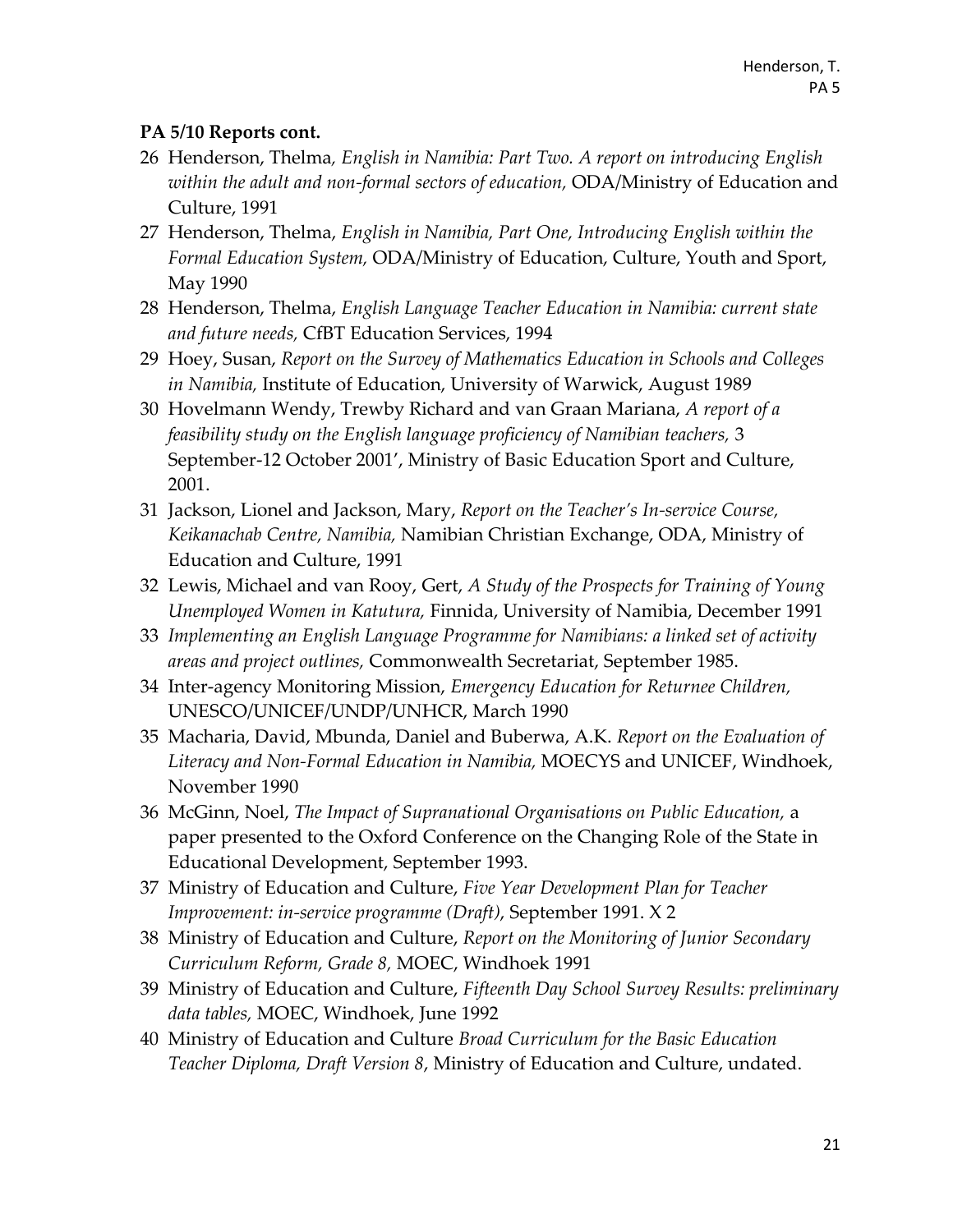- 41 Ministry of Basic Education and Culture in collaboration with UCLES. *Report on the Examination Centres in Namibia*, MOBEC, 1995
- 42 Ministry of Education and Culture, *In-service Basic Education Teacher Diploma Programme: information for teacher educators.* Windhoek, Namibia, 1994
- 43 Ministry of Education and Culture, Education, *Culture and Training in Perspective: annual review and further directives for 1993*, MOEC, November 1993.
- 44 Ministry of Basic Education and Culture. *Report of the Task Force: H/IGSE 1995 results*. March 1996.
- 45 Moore, C.J. and Dunbar, M.H., *Vocational Education and Training,* ODA/MOEC, July 1992
- 46 Mulat, Lakew, *Project Performance Evaluation Report* (for UN Volunteers), UNDP, October 1990
- 47 Murphy, Joseph, Baesjou, Pierre, Salia-Bao Samuel, Rauch, Susan, Ghaidan, Usam, *Executive Summary, Education in Namibia,* UNDP/UNESCO, New York, July- -September 1989.
- 48 Namibia Literacy programme, *Basic English Course, Promoter's Handbook, Test Edition*, 1990
- 49 Nuttall, Charles, *The possibility of a pilot implementation of the Molteno Project's programme of courses into selected Junior Primary Schools in Namibia*, Institute for the Study of English in Africa, Rhodes University, April 1990.
- 50 Orlale, Kenneth, *Report of the UN Volunteer Secondary School Teachers,* UNDP/UNV, February 1991
- 51 Project Development Committee of the National Institute for Education Development, *Report on the Study of the Precendent Trip to Zimbabwe, Zambia and Botswana,* July 1990.
- 52 *Preliminary Perpspectives into Emergent Education System for Namibia,* Department of Education and Culture, SWAPO of Namibia, May 1982
- 53 *Report of a Visit to Evaluate Level 3 Basic English*, September 1990
- 54 *Report on the Seminar on Education for Namibians in the UK*, World University Service, London, June 1982.
- 55 Social and Education Division, *English Strategies for Namibia: a Preliminary Survey of the Situation and Problems.* A working paper for the seminar on English Strategies for Namibia, UNIN, Lusaka, May 1980
- 56 Strategic Planning and Development Unit, *Annual Report*, University of Namibia, 1993
- 57 Tait, David, Johnstone, Sheena, Nel, Walter, Lochner, Vida and Tholkes, Brunhilde, *Pre-School Project*, Ministry of Education and Culture, Namibia Christian Exchange and ODA, 1991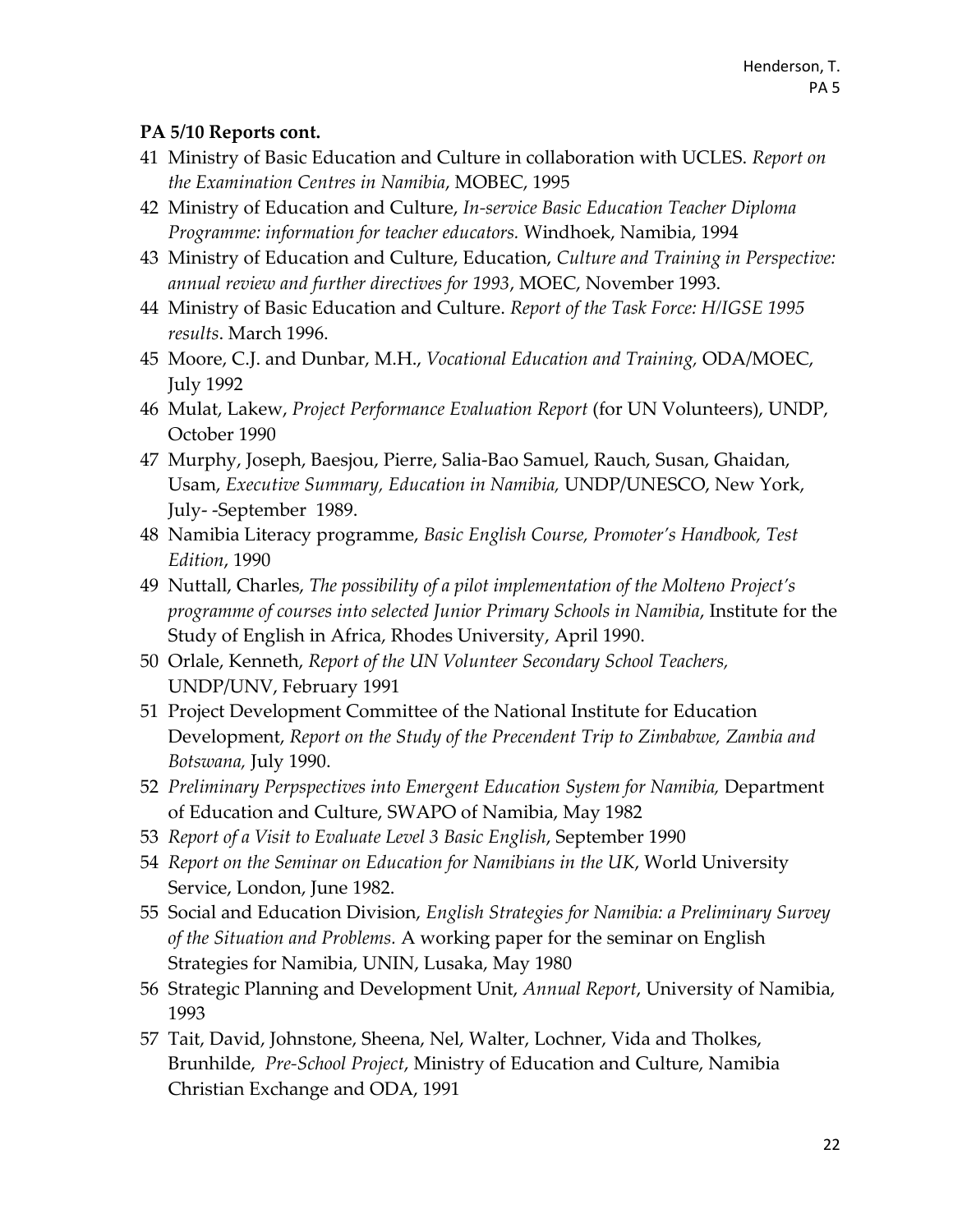- 58 Taylor, Clive, *The English Teacher Development Project: report of a consultancy visit*, CFBT Education Services, 1995
- 59 Taylor, Clive, *The English Language Teacher Development Project: report on project monitoring and evaluation.* CFBT Education Services, December 1995.
- 60 Turner, John (Chair), *Higher Education in Namibia: report of a presidential commission*, September 1991.
- 61 Turner, John, *Education in Namibia: a report of a consultancy,* ODA, March 1990 (2 copies)
- 62 Turner, John, *University Entrance Options in Namibia,* September 1992.
- 63 Turner, John, *Education in Namibia: a report of a consultancy,* ODA, March 1990 (2 copies) +1
- 64 Teacher Education Reform Programme (TERP) in Namibia. *Staff Development Course in Education for Teacher Educators*, Department of Education, University of Umea, Sweden, 1995
- 65 Turner, John, *Education in Namibia: Appendices*, ODA, March1990
- 66 United Nations Further Report of the Secretary-General concerning the implementation of Security Council Resolution 435 (1978) concerning the question of Namibia, 16 Mar 1990.
- 67 United Nations Institute for Namibia, *Preliminary Summary* The Visiting Team, *Report on Visits to Farm Imcorhof*, Council of Churches of Namibia, Windhoek, August 1990.
- 68 West, Robert, Higgs, Peter, Cocco, Ignazio, Auala, Rehabeam, *The Training Needs of Serving Teachers: a sample survey.* ED/OPS and UNESCO, Windhoek December 1991.
- 69 *of Conference Working Group Recommendations*, International Conference on Teacher Education in Namibia, UNIN, Lusaka, September 1989

# **PA 5:**

# **10 SEMINARS & WORKSHOPS: 1980 - 1995**

- 1 English Language Programme for Namibians; Seminar Lusaka 19-27 Oct 1983
	- 1 Angula, Nahas, *English as a Medium of Communication for Namibia: Trends and Possibilities*, a paper delivered at a seminar on the English Language Programme for Namibians at UNIN in Lusaka, 1983
	- 2 Carver, David, *Teacher Training and English Language Teaching in the Namibian Context,* a paper delivered at a seminar on the English Language Programme for Namibians at UNIN in Lusaka, 1983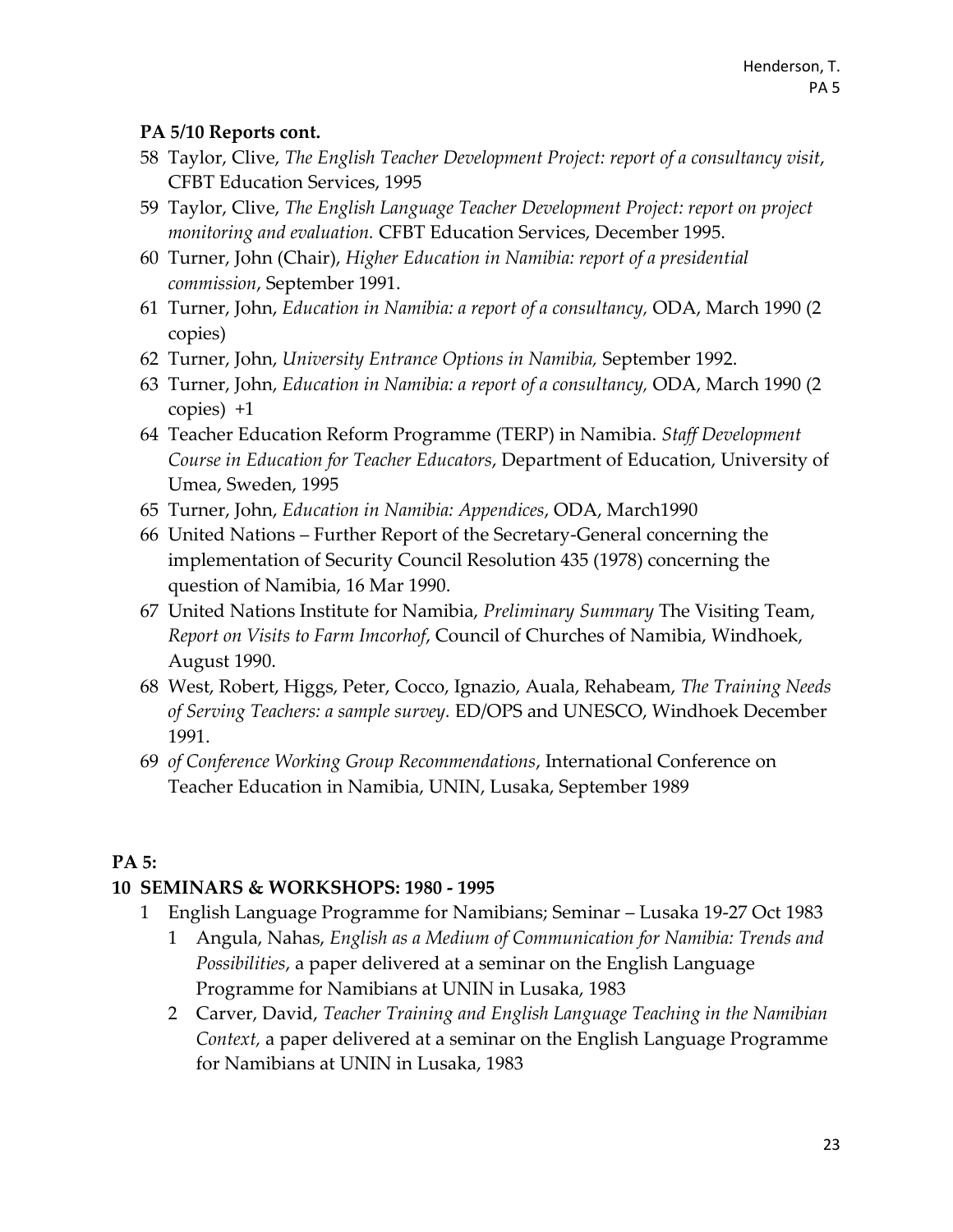#### **PA 5/11/1 Seminars & Workshops cont.**

- 3 Carver, David, *Current English Language Use, Instructional Facilities and Teaching Methodologies in Namibia,* a paper delivered at a seminar on the English Language Programme for Namibians at UNIN in Lusaka, 1983
- 4 Chamberlain, Richard, *English as a Means of Official Communication for Namibia: the Implications for the Future Government,* a paper delivered at a seminar on the English Language Programme for Namibians at UNIN in Lusaka, 1983
- 5 Commonwealth Secretariat, *Implementation of the Seminar Recommendations: the identification and mobilisation of resources,* a paper delivered at a seminar on the English Language Programme for Namibians at UNIN in Lusaka, 1983
- 6 Diallo, A., *English in the Teacher Training Programme of the United Nations Institute for Namibia,* a paper delivered at a seminar on the English Language Programme for Namibians at UNIN in Lusaka, 1983
- 7 Dodd, H.R. *Issues and Strategies in the Teaching and Use of English as a medium of Instruction within the School System in Botswana,* a paper delivered at a seminar on the English Language Programme for Namibians at UNIN in Lusaka, 1983
- 8 Jenkins, Janet, *Distance Teaching as a Means of Spreading the Use of English among Namibians,* a paper delivered at a seminar on the English Language Programme for Namibians at UNIN in Lusaka, 1983
- 9 John, E.J., *The Experience of the United Nations Institute for Namibia in the Teaching of English,* a paper delivered at a seminar on the English Language Programme for Namibians at UNIN in Lusaka, 1983
- 10 NEU, *The Work of the Namibian Extension Unit in English Language Instruction,* a paper delivered at a seminar on the English Language Programme for Namibians at UNIN in Lusaka, 1983
- 11 SWAPO of Namibia and the Commonwealth Secretariat, *English Language Programme for Namibians,* a report of a seminar in Lusaka, 19-27 October at the United Nations Institute for Namibia, Lusaka, Zambia, organised by SWAPO of Namibia and Commonwealth Secretariat, 1983 (2 copies)
- 2 National TRC Network Workshop, MEC/NIED Resource Centre Room, Windhoek: 1994 Nov 22 – 23
- 3 Provisional schedule of ELTDP seminar/workshop activity: 1995
- 4 UNIN, Seminar on English Strategies for Namibia: 1980 May

#### **PA 5:**

#### **11 SPEECHES: 1980 - 1994**

1 Geingob. Hage, Prime Minister of the Republic of Namibia, Address on the occasion of the second graduation ceremony of the University of Namibia, UNAM, April 1994.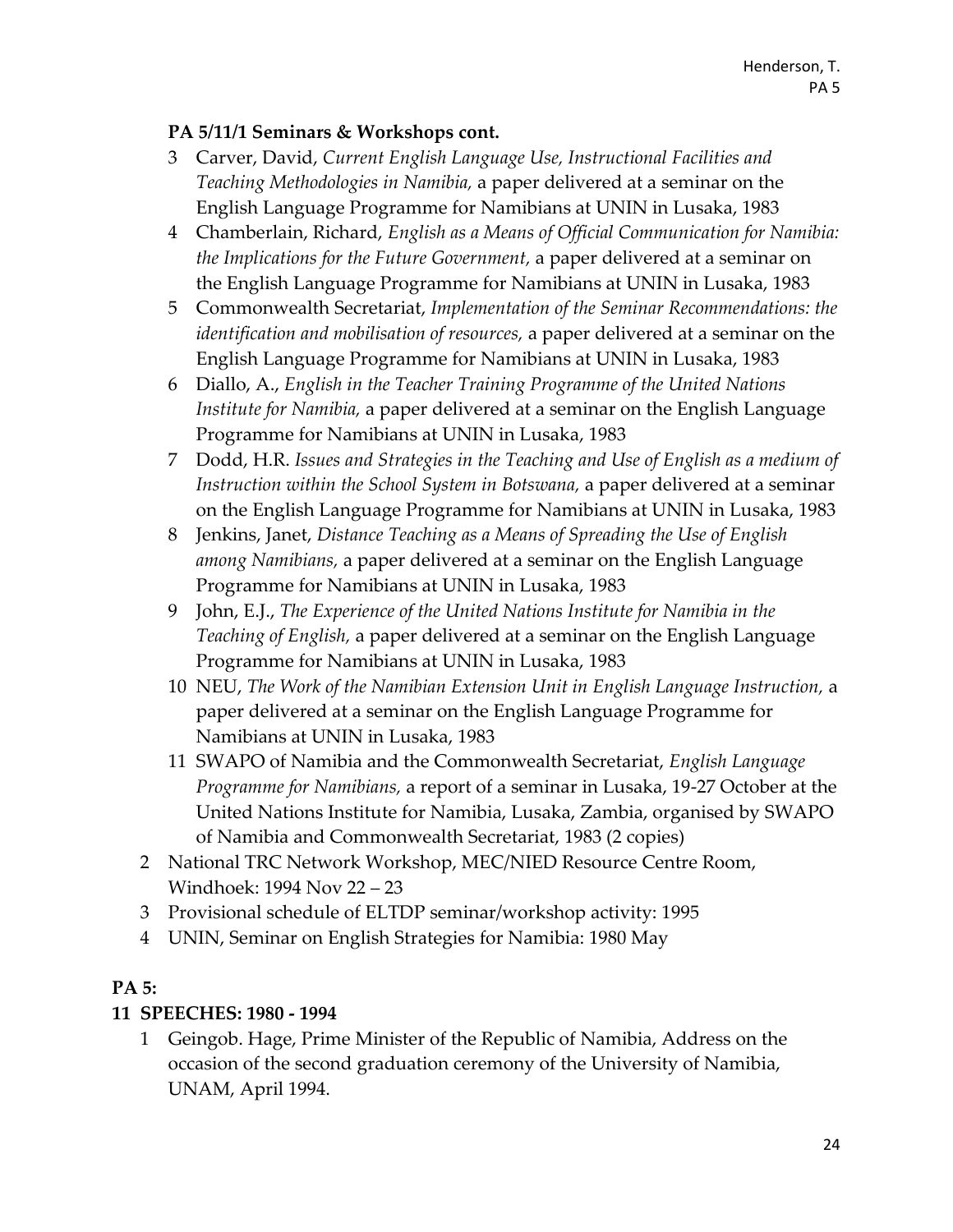# **PA 5/12 Speeches cont.**

- 2 Address by the Hon. Mister of Education and Culture, Prof. L.K.H. Goma at the official opening of the seminar on English strategies for Namibia held at UNIN, Lusaka, Zambia: 1980 May 5
- 3 Statement by Terence Dormer of the Commonwealth Secretariat to the second meeting of the Advisory Committee on UNETPSA: 1986 Oct 8

### PA 5:

# **12 TEACHING & TRAINING MATERIALS: 1980 - 1990**

- 1 AFROX. Materials for literacy trainers (undated)
- 2 Burger, L.B. *Examinations in Namibia,* Co-ordinating Council, Ministry of Education, Culture, Youth and Sport, June 1990
- 3 Bryden, Pat and Shakatange, Lydia, *Draft of Literacy: Basic English* (undated)
- 4 Commonwealth Secretariat, *Distance Education Programme for Namibians, A report of a course production workshop,* Lusaka, September 1980
- 5 Department of National Education SWA/Namibia, *Non-Formal Basic Education: Student's Workbook Module 2.* (Undated but pre-1990)
- 6 Department of National Education SWA/Namibia, *Non-formal Basic Education: Reader Module 2* (undated but pre-1990)
- 7 Dickens, Patrick, *Draft of Ju/Hoan Lessons* (literacy), (undated)
- 8 English Workpack: *What are you wearing?* Teacher's guide. 1989.
- 9 Goodwin, Chris, *English Communication Course for the National Primary Certificate: Syllabus,* 1990
- 10 ITTP Team, *In Transition: A description of the Integrated Teacher Training Programme, 1986-1989,* a paper presented to the International Conference on Teacher Education in Namibia, United Nations Institute for Namibia, Lusaka, Zambia, September 1989
- 11 ITTP Team, *The New Teacher and Reflections,* papers presented to the International Conference on Teacher Education in Namibia, United Nations Institute for Namibia, Lusaka, Zambia, September 1989
- 12 Namibian Extension Unit, *Reading Books for Namibian Adults: Guidelines for writers,* NEU, Lusaka, and the International Extension College, Cambridge (undated but post 1980)
- 13 Nie-formele Basiese Onderwys, *Wiskunde Module 2 and Module 3,* Departement van Nasionale Opvoeding, SWA/Namibie (undated)
- 14 Omeb, Moses, *Is the Communicative Language Teaching Approach Appropriate in Namibia?* An assignment for the Dip AES Course in the TESOL Unit at the West Sussex Institute of Higher Education, January 1989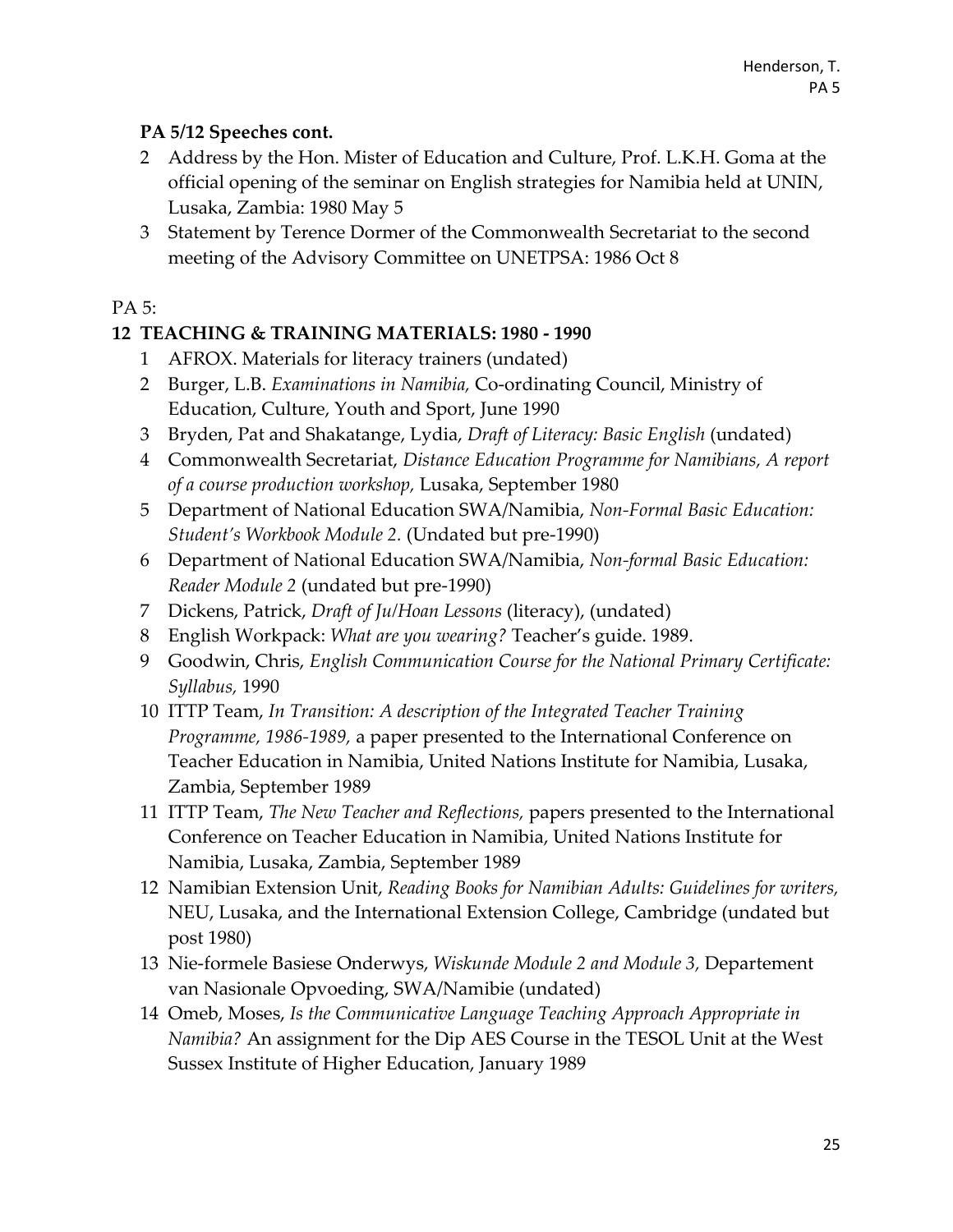## **PA 5/13 Teaching & Training Materials cont.**

- 15 Omeb Moses, *English Language Syllabus and Materials in the English Language Unit's Adult Education of the Council of Churches of Namibia*, an assignment for the Dip AES Course in the TESOL Unit at the West Sussex Institute of Higher Education, June 1989
- 16 Omeb, Moses, *The effects of micro-teaching within the English Language Unit (ELU) of the Council of Churches of Namibia,* an assignment for the Dip AES Course in the TESOL Unit at the West Sussex Institute of Higher Education, June 1989
- 17 Special English Third Assessment Test: 1980
- 18 SWAPO Literacy Campaign, *Literacy Promoter's Handbook,* South West Africa People's Organisation, August: 1986
- 19 SWAPO Literacy Campaign, *Basic English Course, Participant's Handbook,* SWAPO of Namibia: 1989
- 20 Various papers on the English language in Namibia: [1990]

#### **PA 5:**

#### **13 MISCELLANEOUS PAPERS: [1989 – 1994]**

- **1** Proposed National English Language and English Across the Curriculum Course: 1993 May
- **2** A List of Literature Books needed: n.d.
- **3** Ministry of Education and Culture. Regional Offices: Annex 16: Norms for Established Posts: n.d.
- **4** University of Namibia. Minutes of the Language Centre Advisory Committee, held on Tuesday, 25 January 1994 at 14.30 in the SRC Boardroom.
- **5** Untitled document [Budge Report?]: 1994
- **6** Namibia 1994 Fifteenth School Day Survey: 1994
- **7** Namibia Broadcasting Corporation (NBC): English Language Needs Consultancy (Draft): n.d.
- **8** Letter to all members of the Warwick Graduates Association f Namibia, from Dick Chamberlain (Warwick Representative, Namibia): [1994]
- **9** The National Teachers Resource Centre Network: Policy and Procedures Manual (Draft): 1994 Oct
- 10 The Republic of Namibia, Folder on Cabinet 1990, includes pamphlets such as Namibia Facts & Figures 1989, The Cabinet of the Republic of Namibia, National Flag, Independence Programme Performing and Visual Arts, Sam Nujoma Biography, Ministry of Education, Culture & Sport proposed structure.
- 11 English language Programme, Tentative breakdown of EL programme and related activities into separate project areas: n.d.